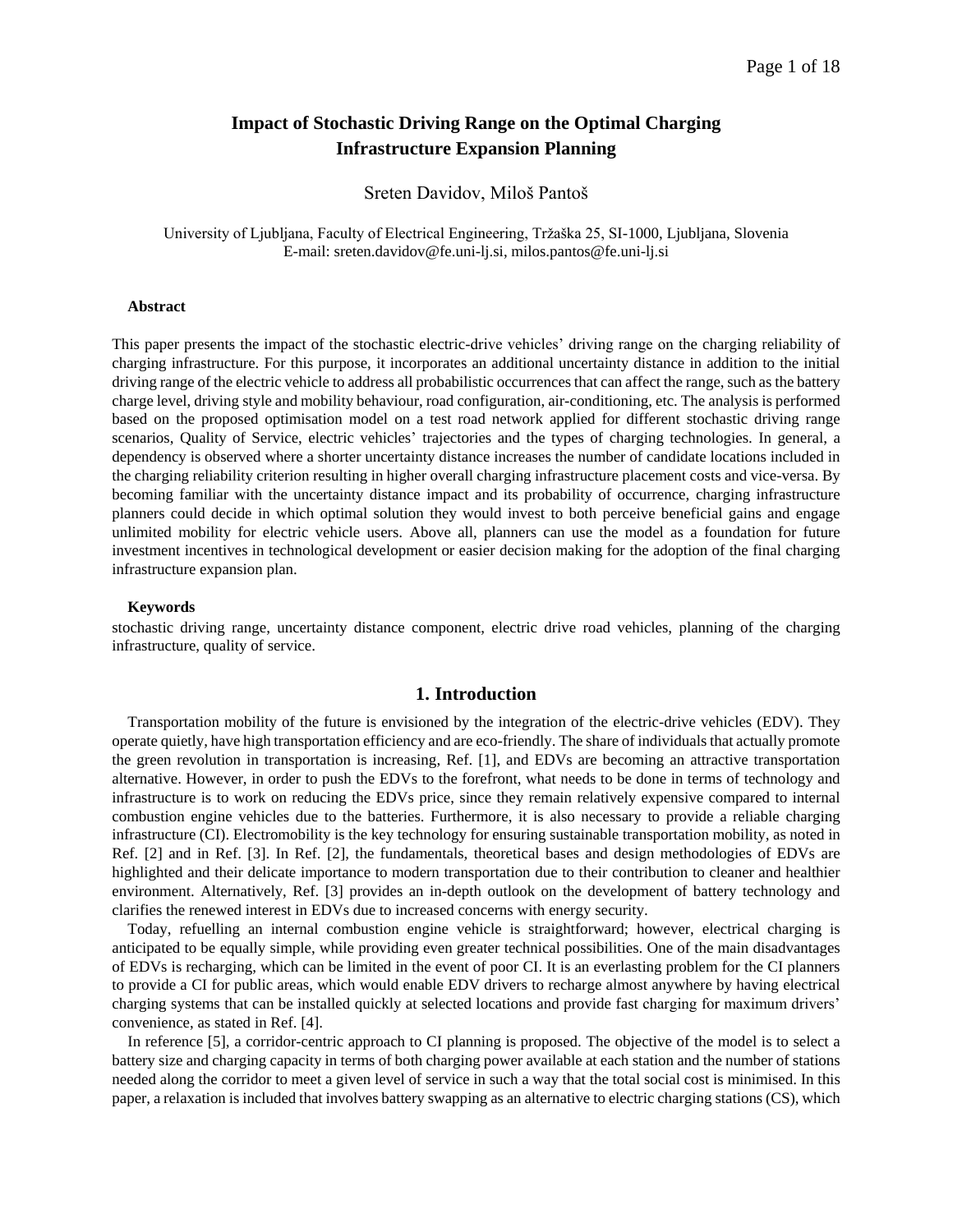deviates from the paper's focus on the planning of electric CSs placement. However, this relaxation is used as an option to oversee the dependency of the level of service and the optimal social welfare in comparison to electric CSs in the CI planning process, which is also beneficial to the CI planning process. In Ref. [\[6\],](#page-10-5) a novel economic CSs placement planning solution is proposed, which considers the effects of power and transportation systems. The gathered traffic data is utilised to expose the behaviours of the EDVs, while their load templates are used to reflect the uncertain states of distribution networks. The traffic and load capability constraints are integrated into the planning model. The methodology in Ref. [\[6\]](#page-10-5) mainly deploys the planning of the CSs from the perspective of achieving an economic objective, however, it can be concluded that the paper neglects the charging service level of the CI, which also has an effect on the overall CSs placement costs, as shown in Ref. [\[7\].](#page-10-6) Namely, in Ref. [\[7\],](#page-10-6) it is demonstrated that the Quality of Service (QoS) of the CI has an impact on the overall (installation, maintenance, operation) placement costs, based on having the optimisation option for placing different charging technology types at candidate locations to accommodate the requested charging service level of EDV users. Certainly, faster-charging technology types cost more, but the charging time is shorter. The usefulness of the method is found in the combination of transportation and power systems, which is beneficial for CI planners. In Ref [\[8\],](#page-10-7) the CI planning of fast charging stations in a competitive market is discussed in detail. Namely, a business-driven CI planning method in a competitive market is studied on the basis of a network-based multi-agent optimisation model. However, the planning method presented in Ref. [\[8\]](#page-10-7) disregards the market competition with its stochastic nature of occurrence, which could have a valuable effect on CSs investment decisions and the CI cost in a competitive market environment.

EDV driving range is one of the main reasons for EDVs' cruising limitation when going on longer trips. In order to exceed this limitation, optimisation models have been developed to optimally place CSs. So far, the literature has recognised a variety of CI optimisation planning methods. In Ref. [\[9\],](#page-10-8) a review focuses on the computation and algorithmic aspects of various optimisation techniques of the CSs placement issue. The paper summarises a selected set of publications from a certain time period in one centric table in order to show all beneficial solution methodologies related to CI planning. Ref. [\[10\]](#page-10-9) elaborates an example of an improved mathematical model for locating CSs in urban environments. The paper considers not only the travellers' parking locations, but also their daily activities in order to link the demand on distinct places, which provides the basis for the so-called demand transference between those locations. Namely, the paper also focuses on the realistic modelling of charging demand, such as dividing the day to multiple time intervals to better reflect the charging demand needs of electric vehicle users. Above all, Ref. [\[10\]](#page-10-9) is in the focus of this paper, since the discretisation and a multi-period optimisation are introduced, which are also involved in the optimisation procedure presented below. However, since Ref[. \[10\]](#page-10-9) focuses on multiple intervals with regards to charging demand modelling, it represents an important drawback, as it would be difficult to apply the same approach to the long scale CI planning problems, since its computation complexity increases and the optimisation model becomes more demanding. This can be resolved by pre-processing the charging demand by using heuristics or decomposition approaches. Alternatively, in Ref. [\[11\],](#page-10-10) a novel model for the CI planning and the optimal CSs location problem is proposed. The objective function minimises the overall CI placement cost by simultaneously handling the problem of where to locate the CSs, which is also in the scope to this paper. Nevertheless, the drawback of the proposed model lies in the EDV behaviour reflected in the traffic flow, which is not included in the optimisation process. For CI planners, the type of charging technology is essential to CS placement. It relates to the charging service level and the overall CSs placement costs, and is thus valuable for the CI expansion plan. With a view to decide on the location and number of public CSs within the CI planning process, Ref. [\[12\]](#page-10-11) proposestwo optimisation models for two different charging types - fast and slow charging, which aim at minimising the total CS placement cost, while satisfying certain spatial coverage goals. Instead of using discrete network points, polygons are employed to represent charging demands. In other words, the employment of the charging technology types in the optimisation procedure is a step forward and a significant improvement, however, the demand representation relaxation, in which the charging demands are aggregated in polygons, is a major drawback, since demand polygons may expose unrealistic charging demands to be covered by the optimisation constraints.

Recently, ongoing research has been conducted to explore the requested charging reliability of the CI, the charging service level and the associated QoS. For example, in Ref. [\[13\],](#page-10-12) it is ascertained that the fast CSs are the only ones that can provide high charging level service which will henceforth facilitate the wide market penetration of EDVs. The term QoS is already used in other areas, such as telecommunications, multimedia, communications, etc., and is defined differently in each area. With regards to the CI, EDV drivers would request and expect a QoS of the charging service level that would comfort their charging needs in terms of their disposable charging time when starting a trip. Therefore, in Ref[. \[7\],](#page-10-6) an optimisation model is presented for the CI expansion planning, where the objective function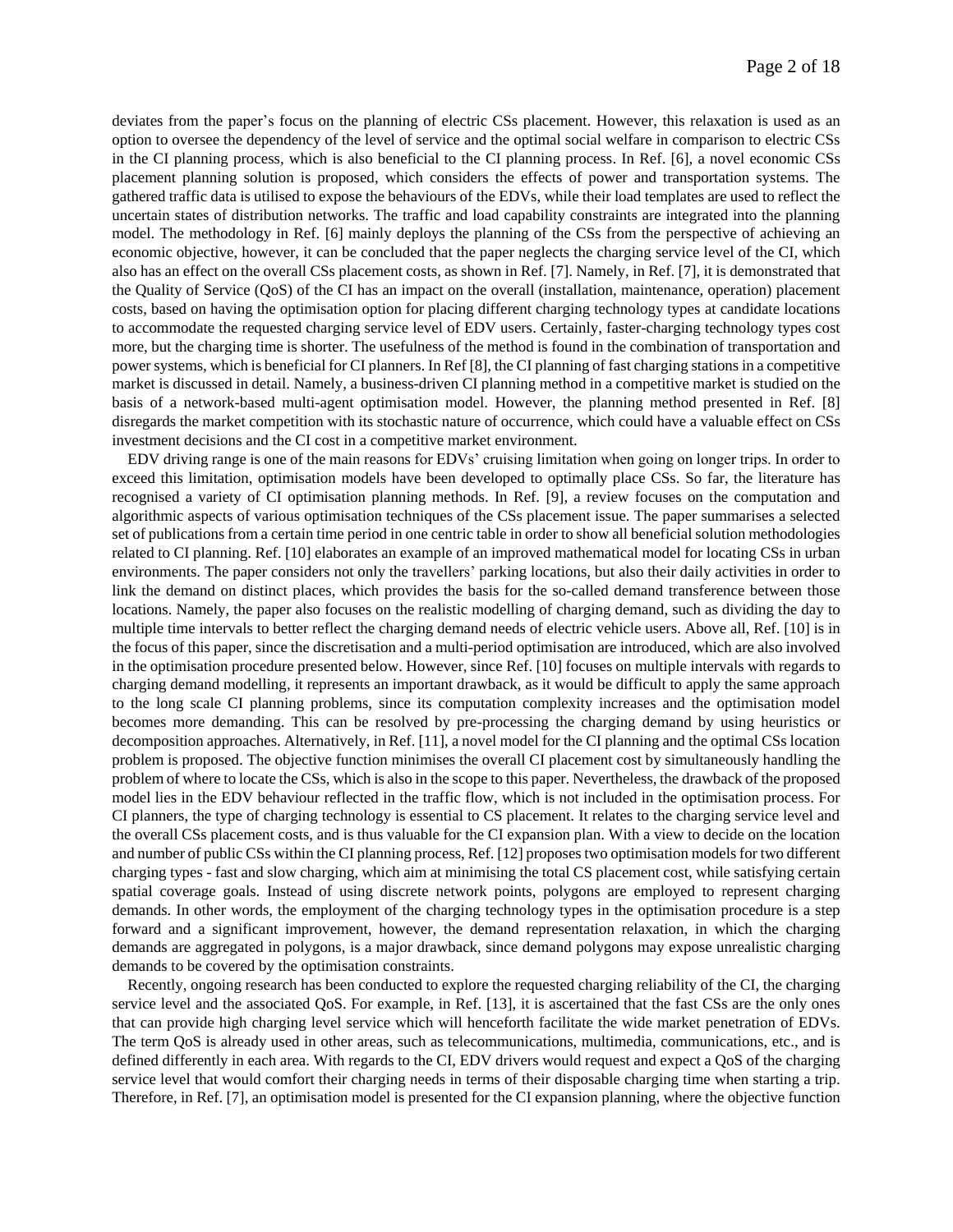minimises the overall CS placement cost by satisfying the charging reliability and the QoS expected by EDV users. In fact, by involving the Euclidean distance, the optimisation model ensures the charging reliability of the CI by placing at least one CS within the EDV drivers' driving range using a distance criterion, which is included in optimisation constraints. The charging reliability criterion is fundamental from a CI planner's perspective, since it directly addresses the driving range limitation of EDVs.

Today, the issue of optimal CSs placement revolves mostly on researching the electrification and effect of the transportation sector on the electric power network. What is most significant is the sufficiency and reliability of the power network with a large-scale integration of EDVs. One planning model example of the optimal integration of EDVs by acknowledging the power network limitations is demonstrated in Ref. [\[14\],](#page-10-13) where a local network is used to analyse the feasibility of using the network potential for charging EDVs during off-peak periods. Nowadays, other papers in the area consider the traffic flow, road network partitioning, parking lots involvement, etc. Still, the charging infrastructure planning area needs additional research to improve the EDV drivers' convenience and to include the mobility and charging behaviours, randomness of battery state-of-charge, trip purposes, passed distances, etc. Alternatively, the improvement of the provided QoS of the CI could remain a primary concern.

The closest paper that discusses the uncertainty related to the service distance of the CSs for the final placement of CI is Ref. [\[15\].](#page-10-14) In the CSs placement model, the Trip Success Ratio (TSR) is used to estimate the CS service range, where the uncertainty of trip distances and the remaining range of EDVs are considered. A new model is proposed for optimally allocating CSs with regards to the TSR in order to enhance the CS accessibility for EDV users. Additionally, a diversity of driving behaviours and different trip types are included. In the allocation stage, the model allocates the CSs on a way they cover the road network with certain quantified TSR level. Nevertheless, Ref. [\[15\]](#page-10-14) does not consider the CSs placement costs in the optimisation objective, but only refers to the covering of the transportation demand concerning the candidate location. In addition, Ref. [\[16\]](#page-10-15) is also closely related to this paper, since a service range of the CS is defined as an average of the driving ranges of the EDVs which are available on the market at the moment. It must be pointed out that this assumption is vague, since there is a wide scope of EDV driving ranges which can differ enormously and yields a questionable EDV driving range representative. The model in Ref. [\[16\]](#page-10-15) leads to an optimal placement solution, which considers the CSs placement costs, however, it does not accounts for the inherited uncertainty distance and its probability of occurrence, which are valuable for the initial EDV range and hence, as shown in Ref. [\[7\],](#page-10-6) for the optimal CSs placement. Other literature review presented in this paper shows that there are no ongoing research studies related to the charging reliability of the CI, nor its related effects on the overall CSs placement costs due to inherited distance uncertainties accounted for in the EDVs driving range.

The main facts that served as incentives for the presented research include:

- Necessity to formulate the uncertainty related to EDV users' driving style, road configuration, airconditioning and other factors in a significant parameter with a distance unit of measurement.
- Required consideration of stochastic occurrences related to the initial driving range of the EDVs in order to improve the charging reliability of the CI to engage the unlimited mobility of EDVs.
- Planners concerns regarding an inadequate CSs placement and a negative effect on EDV purchasing decision-making for potential customers.
- Necessity to develop a model for CI planners to acknowledge the impact of stochastic EDV driving range on future investments in battery and charging technology development.

The paper presented fills the gap of evaluating the impact of the stochastic driving range on the optimal CI expansion planning. It considers the uncertainty distance related to the initial driving range, which is valuable for the charging reliability of the charging infrastructure and serves to deliver both the EDV users' higher convenience and CI planners' better insight into the CSs placement costs related to the probability of the range affecting occurrences. The main motivation of this paper is to upgrade and improve the charging reliability principle elaborated in Ref. [\[7\].](#page-10-6) The main scientific contributions of this paper are:

 Proposal of improved optimisation model for CSs placement based on the model presented earlier in Ref. [\[7\].](#page-10-6) A new stochastic module is introduced that presents the stochastic modelling of the driving range. An additional uncertainty distance component is involved with regards to the initial EDV driving range, to show the effect on the creation of the charging reliability criterion. The uncertainty of the driving range and its occurrence probability expose the uncertainty of battery discharge and consequently the related initial 'distance to empty' status due to certain probabilistic factors, such as EDV driver driving style, road configuration, EDV air conditioning, etc. The significance of the stochastic driving range also serves to point out the randomness of the battery state-of-charge levels at the beginning of each trip or the available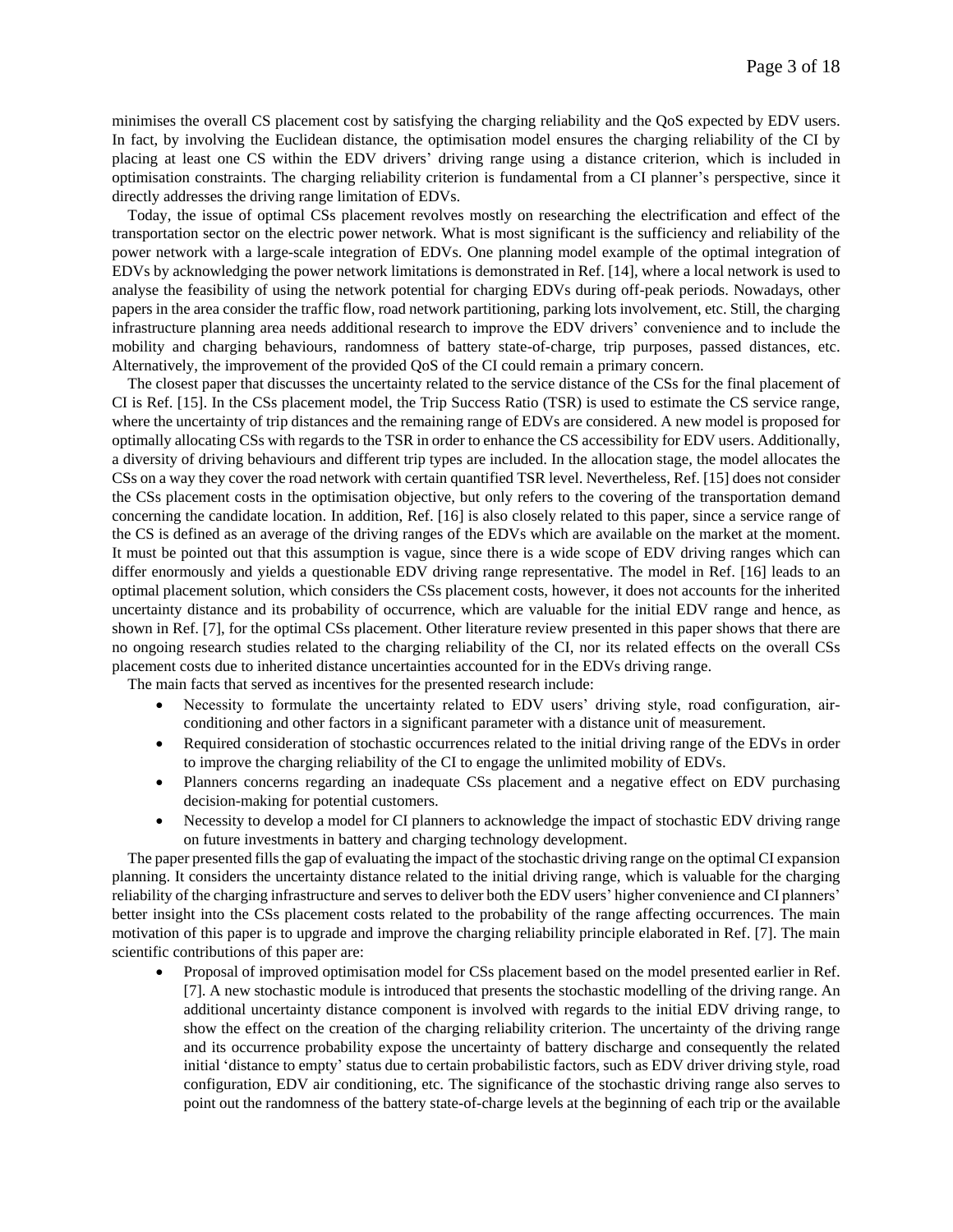charge in the battery, which depends on the variety of characteristics related to battery type and capacity. This issue has not been profoundly elaborated in previous research yet, since the charging reliability principle was only conceived in the recently published Ref. [\[7\].](#page-10-6)

- Improved definition of the sets formation of the charging reliability criterion. The presented formation procedure is useful to demonstrate to CI planners how the uncertainty distance affects the variables while comprising the candidate locations in the charging reliability criterion.
- Optimisation model for CSs placement presented in Ref. [\[7\]](#page-10-6) upgraded to an option for scenario analysis valuable to CI planners.
- Modelling the dependency of the overall CS placement costs from the stochastic EDV driving range with regards to the charging reliability criterion. The dependency, which also encloses the inherited range probabilities, can help CI planners to oversee which optimal CSs placement solution can bring higher benefits. In addition, the obtained dependency can be used as a foundation for future investment incentives in technological development or easier decision making for the adoption of the final CI expansion plan.

The remaining sections of the paper are organised as follows: the stochastic EDV driving range is explained in detail in Sectio[n 2.](#page-3-0) The location optimisation procedure for the CI placement is presented in Section [3,](#page-4-0) while Section [4](#page-7-0) presents the numerical results. The conclusion drawn from this paper is presented in Section [5.](#page-8-0)

### **2. Stochastic Driving Range of Electric-Drive Vehicles**

<span id="page-3-0"></span>Ref. [\[7\]](#page-10-6) presents a CI location optimisation model that ensures a complete charging reliability of the CI, which was defined by selecting at least one candidate location to place a CS within the EDVs driving range. In this paper, the complete charging reliability principle discussed in Ref. [\[7\]](#page-10-6) is addressed in greater detail. By applying the current battery technology, the EDV driving range can be ensured until a certain point, which can be considered as the initial EDV driving range:

$$
R_{\nu,0} = \eta \cdot SoC_{\nu}; \ \forall \ \nu = 1, \ 2, ..., \ V
$$
 (1)

where *SoC<sup>v</sup>* is the *v*-th EDV driver battery state-of-charge (SoC) and *η* is a parameter targeting the energy conversion efficiency, which is explained in Ref. [\[19\].](#page-10-16) However, in this paper, it is discussed that there are uncertainty factors affecting the battery discharge and, consequently, the EDVs' driving range. The most common uncertainty factors alongside battery capacity and temperature at its base, which are considered to have the highest effect on battery discharge, according to Ref. [\[17\]](#page-10-17) and [\[18\],](#page-10-18) include the EDV driver's driving style, road terrain configuration (road steepness, road network topology, etc.), status of on-board electric devices (e.g. lights, air conditioning), etc. Other factors include the speed, acceleration, vehicle mass, aerodynamic rolling and grade resistances. Moreover, in comparison with Ref. [\[7\],](#page-10-6) this paper considers an additional uncertainty distance component due to stochastic occurrences that affect the initial EDV driving range, which is combined and formulated as the stochastic EDV driving range or  $R'_{v,s}$ :

$$
R^{\prime}_{\nu,s} = R_{\nu,0} \pm \Delta d_{\nu,s}; \ \forall \ s = 1, 2, ..., S; \ \forall \ \nu = 1, 2, ..., V
$$
 (2)

Where  $R_{v,0}$  is the initial *v*-th EDV driver's EDV driving range that can be ensured by the current battery technology and Δ*dv,s* is an uncertainty distance component for the *v*-th EDV driver, which relates to all uncertainty factors affecting battery discharge to go for a distance equal to the EDV driving range, i.e. *Rv,0*, for *s*-th scenario. This uncertainty distance is modelled in terms of the normal probability density function or  $RN_v$ , and expressed as:<br> $\Delta d_{v,s} = RN_v(\mu_v, \sigma_v); \forall s = 1, 2, ..., S; \forall v = 1, 2, ..., V$ 

$$
\Delta d_{\nu,s} = RN_{\nu}(\mu_{\nu}, \sigma_{\nu}); \forall s = 1, 2, ..., S; \forall \nu = 1, 2, ..., V
$$
  
\n
$$
RN_{\nu} \sim N(\mu_{\nu}, \sigma_{\nu})
$$
\n(3)

where  $\mu_\nu$  and  $\sigma_\nu$ , represent the mean and standard deviations, respectively. Hence, the stochastic EDV driving range or  $R'_{v,s}$  includes all distance uncertainties that are valuable to the formation of the CI charging reliability criterion. In order to provide a clear explanation of the impact that uncertainty factors may have on the complete charging reliability of the CI, one should assume that by having an initial driving range *Rv,0*, an EDV driver wishes to travel from point **A** to point **B,** as shown in [Figure 1\(](#page-14-0)a). In this paper, the notation of the circle centre is introduced as the location of the CS, as presented in [Figure 1\(](#page-14-0)a). It is a considered assumption that at point **A**, the battery of the EDV is fully charged to perceive conceptuality and make the presented example clearer. The EDV driver would drive to a distance equal to *Rv,0* and run out of charge; hence, they would not complete their intended trip, since point **B** would not be reached. The other circle represents the EDV driving range distance, if CS 1 is placed at a location that exceeds the endpoint of the trip. [Figure 1\(](#page-14-0)b) shows a CS, which is placed at endpoint **B**. Yet again, an EDV driver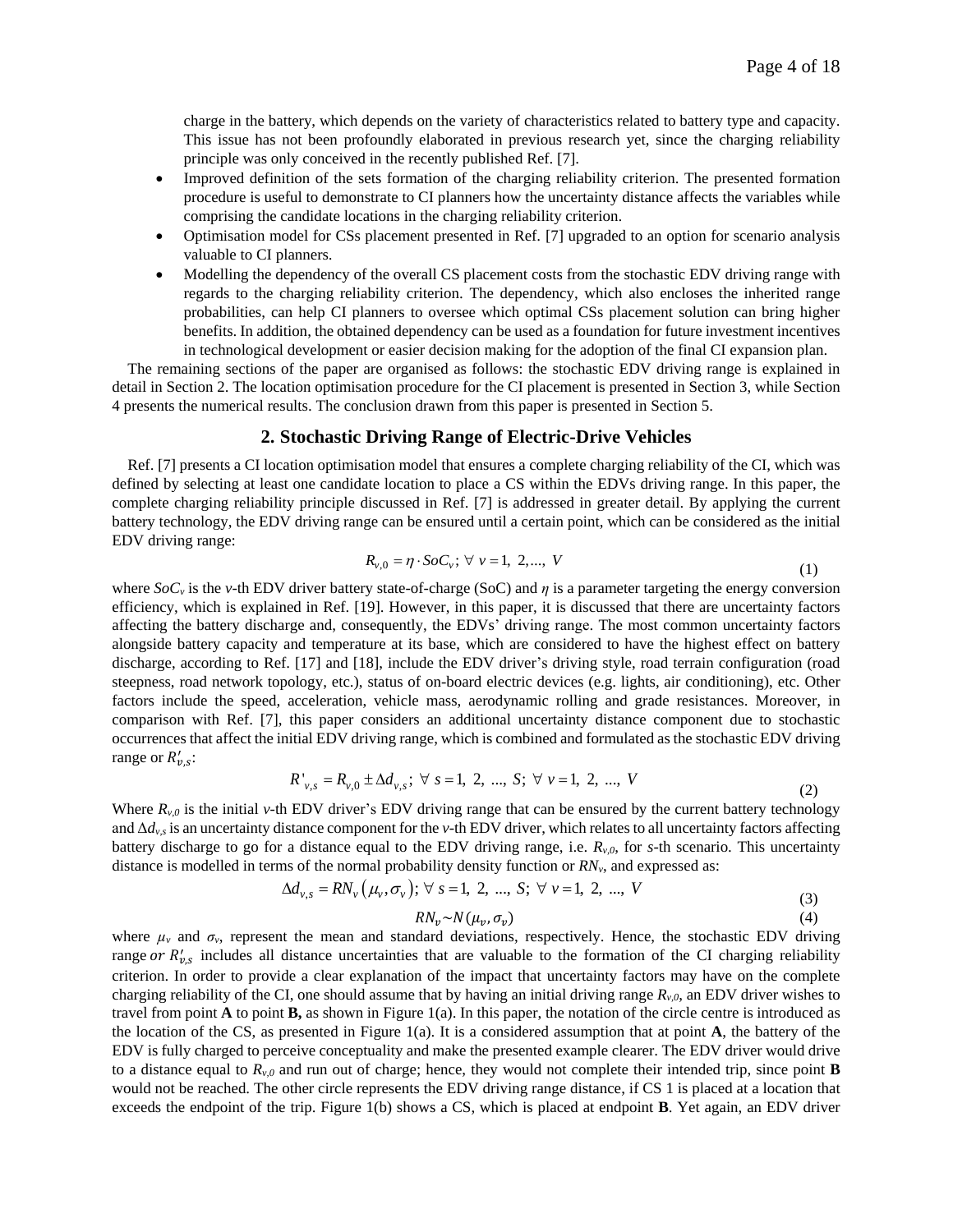starting from **A** would not reach **B**, since they can only drive a distance equal to  $R_{\nu,0}$  and would run out of charge before they arrive at endpoint **B**. In this case, the charging reliability is also not ensured, which means that no CS is placed at a location that can be reached within the  $R_{\nu,0}$ . [Figure 1\(](#page-14-0)c) shows the principle that ensures the complete charging reliability of the CI, where at least one CS is placed within the *Rv,0* distance. Namely, starting from point **A,**  the CS 1, is placed within the *Rv,0*, so an EDV travelling from point **A** can reach point **B,** thus completing the trip**.** The centres of the overlapping circles represent the location of the CSs and the length of intersection cord in this case equals  $R_{\nu,0}$ . The case demonstrated in [Figure 1\(](#page-14-0)d) introduces the uncertainty component. The main purpose of the uncertainty distance component, i.e.  $\pm \Delta d_{v,s}$ , is to comprise the occurrence probability of real-time stochastic occurrences in order to better model the charging reliability criterion for the placement planning of the CSs.

#### <span id="page-4-2"></span>*2.1. K-MEANS scenario reduction*

By this point, numerous scenarios are generated to include all possible occurrences that can affect the EDV driving range. In subsequent steps, the K-MEANS reduction procedure is applied (explained in detail in Refs. [\[20\],](#page-10-19) [\[21\],](#page-10-20) [\[22\]\)](#page-11-0). In Ref. [\[20\],](#page-10-19) a global K-MEANS clustering algorithm is demonstrated for the minimisation of the clustering error that employs the K-MEANS algorithm as a local search procedure. Alternatively, Ref. [\[21\]](#page-10-20) provides a profound overview of the K-MEANS clustering, where the problem statement of breaking data up into K groups and the search for the K average concerning the data to derive a cluster is also explained. Above all, in Ref. [\[22\],](#page-11-0) a procedure is presented for computing the refined starting condition from a given initial point for the K-MEANS clustering which is based on an efficient technique for estimating the modes of distribution.

It must be stressed, that the focus of this paper is not on the reduction procedure, and hence it is taken as a given. This scenario reduction part comes after the stochastic modelling of the driving range to extract a set of the most probable EDV driving range scenarios, which are later executed by using the optimisation model presented in Subsection [3.5.](#page-6-0) In addition to the K-MEANS reduction procedure, each of the stochastic EDV driving range scenarios has its own probability of occurrence.

### **3. Location Optimisation of the Charging Infrastructure**

<span id="page-4-0"></span>Due to its enormous significance and impact, the EDV driving range is one of the main components in the presented location optimisation model. The input data preparation consists of the deterministic module and the stochastic module. In this context, the deterministic module holds all entities that are deterministic, such as the road network, charging technologies, EDV driving trajectories noting the EDV drivers' behaviour, *QoS* and the overall costs of placing a CS at candidate locations in the road network. In turn, the stochastic module holds the stochastic EDV driving range scenario generation accounting for the uncertainty distance component.

In addition, the EDV driving range stochastic scenarios are reduced to a specified set of scenarios by using the K-MEANS reduction procedure. The stochastic EDV driving range in the reduced scenario holds an EDV range value and an occurrence probability.

For the stochastic value of the EDV driving range, the charging reliability criterion sets are formed. In accordance with a distance criterion based on the Euclidean point-to-point distance measurement principle and the value of the stochastic EDV driving range, candidate locations in the road network are determined, which are subsequently included in the optimisation model for the CSs placement.

Hence, optimal solutions for the CS placement are derived for the reduced set of stochastic EDV driving scenarios. Each of the optimal CS placement solutions holds its occurrence probability, which is inherited by the value of the stochastic EDV driving range scenario.

#### <span id="page-4-1"></span>*3.1. Finite sets formation of the charging reliability criterion*

The charging reliability of the CI is now dependent on the stochastic EDV driving range or  $R'_{v,s}$ . In this paper, we use the Euclidean distance as a measurement for determining which EDV trajectory points are to be included in the optimisation model. In addition, the Euclidean distance measurement is formulated as follows:

$$
\xi = \sqrt{(m_i - n_{\nu, j, t})_{dx}^2 + (m_i - n_{\nu, j, t})_{dy}^2}; \ m_i \in M; \ n_{\nu, j, t} \in N_{\nu, t}
$$
\n(5)

where *ξ* is the Euclidean distance between the *i*-th candidate location point or *m<sup>i</sup>* and the *v*-th driver, *j*-th trajectory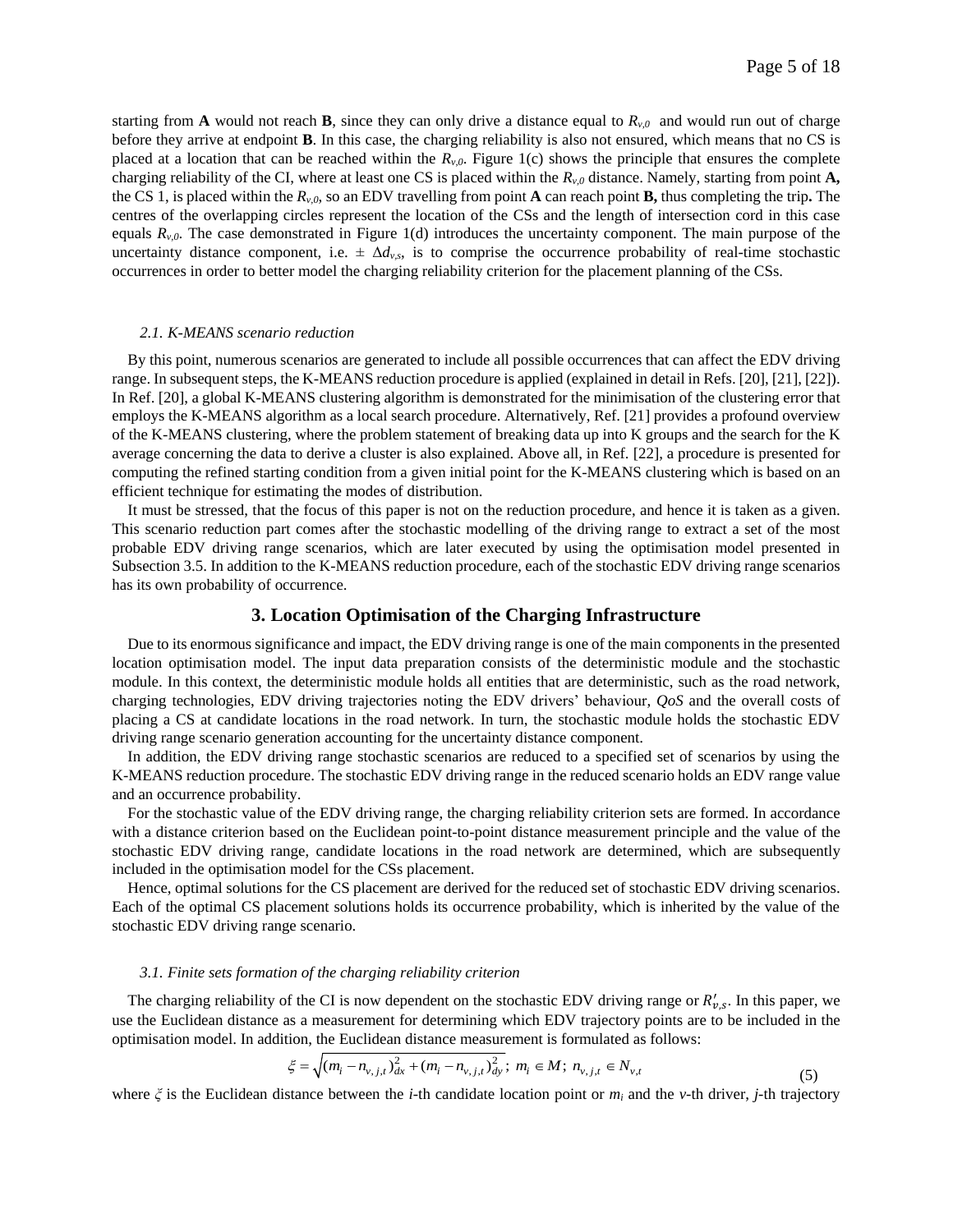demand point at *t*-th time instance or  $n_{v,i}$ . The *dx* and *dy* values represent the coordinate directions. The candidate location point or  $m_i$  is an element of the finite set of candidate locations in the road network, which is defined as:

$$
M = \{m_1, m_2, m_3, \dots, m_i, \dots, m_I\}; i = 1, 2, 3, \dots, I
$$
\n(6)

while  $n_{v,j,t}$  is part of the finite EDV driver trajectory set:

$$
N_{v,t} = \left\{ n_{v,1,t}, n_{v,2,t}, \dots, n_{v,j,t}, \dots, n_{v,J_{v,t},t} \right\}; \ \forall \ j = 1, 2, \dots, J_{v,t}; \ \forall \ v = 1, 2, \dots, V; \ \forall \ t = 1, 2, \dots, T
$$
 (7)

where *M* is the finite set of *I* elements, i.e. discrete points, of the road network, and  $m_i$  represents the *i*-th candidate location for placing the CS.  $N_{v,t}$  is the finite set presenting the *v*-th EDV driver trajectory within the modelled road network at *t*-th time instance, and *nv,j,t* is the *j*-th element of the finite set of the EV driver's trajectory. The overall number of observed time instances is noted with *T* time instances.  $J_{v,t}$  stands for *v*-th EDV driver and the overall number of elements of the trajectory at *t*-th time instance, while *V* is the total number of EDV drivers involved.

The finite sets computed in terms of the Euclidean distance between the trajectory discrete demand point *nv,j,t* and the candidate location  $m_i$  are noted with  $S_{v,j,t,s}$ , which is defined as follows:

$$
S_{v,j,t,s} = \left\{ m_i \in M : \xi \le R_{v,s} \right\}; j = 1, 2, ..., J_{v,t}; \forall v = 1, 2, ..., V; \forall t = 1, 2, ..., T; \forall s = 1, 2, ..., S; (8)
$$

In equation (8), the elements of the finite set *Sv,j,t,s* represent all candidate location points *mi*, which meet the distance criterion  $\zeta \le R'_{\nu,s}$  for the *v*-th EDV driver in the *s*-th scenario. In order to obtain a positive value of the uncertainty distance component, i.e. +*∆dv,s*, equation (8) should comprise an additional number of candidate locations to be included, while negative value, i.e. -*∆dv,s*, may be achieved by reducing the number of candidate locations included in the optimisation. At this point, we expect that the objective function in the optimisation model will consequently be affected. Therefore, the optimal solution for the CS placement will be different for the stochastic EDV driving range values. Ta provide a more straightforward notation of candidate locations, the following Boolean coefficient is involved, i.e. *ai,v,j,t,s*, which is equivalent to the set defined in equation (8).

$$
a_{i,v,j,t,s} = \begin{cases} 1, & \text{if } \xi \le R_{v,s} \\ 0, & \text{otherwise} \end{cases}
$$
 (9)

The *ai,v,j,t,s* coefficient in equation (9) notes whether the distance from the *i*-th candidate location to the *j*-th discrete point of the *v*-th EV driver at *t*-th time instance for the *s*-th EDV driving range scenario falls within the scope of the defined distance criterion. If this criterion is met, the *ai,v,j,t,s* coefficient takes the value of 1, otherwise its value equals 0.

#### *3.2. Traffic load weights of candidate locations*

Another input parameter, which is known *a-priori*, is the individual weight of the *i*-th candidate location point. The weights are identified with respect to the traffic flow, defined by the number of EDV users travelling along a candidate location point of the road network, thus reflecting its importance. To calculate the weights, the following coefficient must first be defined:

$$
W_{i,t} = \begin{cases} 1, & \text{if } m_i \in N_{\nu,t} \\ 0, & \text{otherwise} \end{cases}; \ \forall \ t = 1, 2, ..., T; \ \forall \ \nu = 1, 2, ..., V; \ i = 1, 2, ..., I \tag{10}
$$

where the *W<sub>i,t</sub>* coefficient takes the value of 1, if the *i*-th candidate location point is part of the set of trajectory demand points of the *v*-th EDV driver at *t*-th time instance, otherwise it equals 0. The weight of the *i*-th candidate location point for placing a CS, expressed by *wi*, is calculated as the sum of *Wi,t* coefficients in the observed optimisation period with *T* time instances, noted as:

$$
w_i = \sum_{t=1}^{T} W_{i,t}; \ \forall \ i = 1, 2, ..., I
$$
\n(11)

#### *3.3. Candidate charging technology types*

The candidate charging technology types, which are crucial for deciding the placement of CSs at selected candidate locations, play a vital role for the temporal duration of the battery charging process. Therefore, the following equation notes the charging time duration accounting for the type of charging technology required to travel a distance equal to the initial EDV driving range: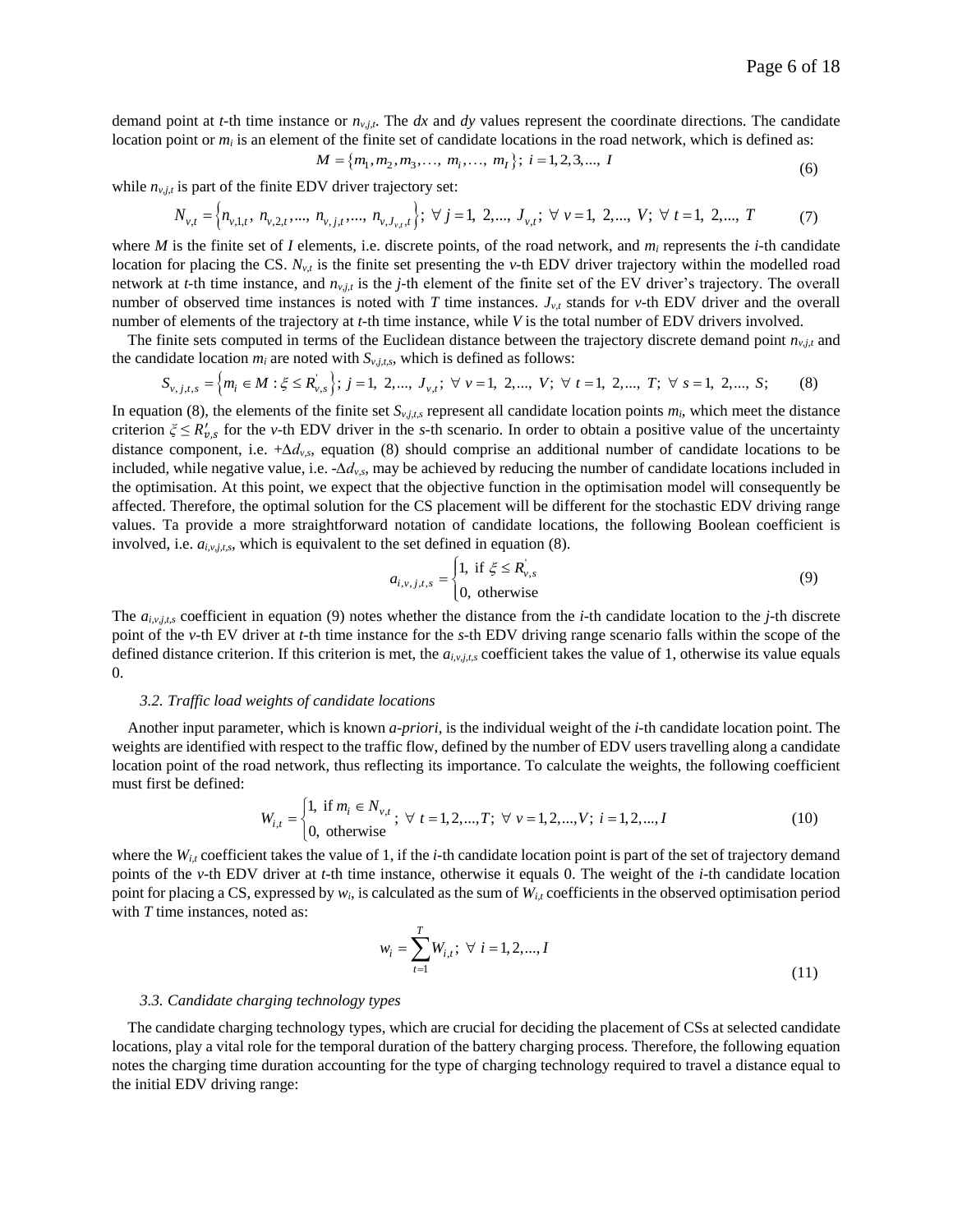$$
L_{k,v} = CT_k / R_{v,0}; \ \forall \ v = 1, 2, ..., \ V; \ \forall \ k = 1, 2, ..., \ K
$$
 (12)

where  $CT_k$  is the charging time using the *k*-th candidate charging type technology to reach distance equal to the initial EDV driving range, i.e. *Rv,0*.Candidate charging technology types are related to their overall costs, which are expressed by *ci,k* for the purpose of placing the *k*-th candidate charging type technology at the *i*-th candidate location. The overall costs of individual charging technology type candidates include investment, maintenance and operation costs related to candidate locations and are henceforth taken in consideration in the objective function in the optimisation model presented in Subsection [3.5.](#page-6-0)

### *3.4. Quality of Service of the charging infrastructure*

As already explained and discussed in Ref. [\[7\],](#page-10-6) the *QoS<sup>v</sup>* for the *v*-th EDV driver is defined as:

$$
QoS_v = DCT_v/D_v; \ \forall \ v = 1, 2, ..., V
$$
\n(13)

<span id="page-6-0"></span>where  $DCT_v$  is the overall disposable charging time of the *v*-th EDV driver to reach the overall travel distance  $D_v$ .

### *3.5. Optimisation model for charging stations placement*

At this stage, it must be emphasised that the effects of the *s*-th stochastic EDV driving range scenario in an optimal CSs placement solution are deliberated. The objective function in equation (14) minimises the overall CSs placement cost based on the input data applied to the deterministic (road network, charging technology types and *QoS*) and stochastic (EDV driving range) modules.

$$
Min\left\{F_s = \sum_{t=1}^{T} \sum_{i=1}^{I} \sum_{k=1}^{K} \frac{1}{w_i} c_{i,k} \cdot x_{i,t,k}\right\}
$$
(14)

In equation (14),  $x_{i,t,k}$  is a Boolean decision variable, which takes the value of 1, if the  $k$ -th candidate charging technology for *i*-th candidate location at the *t*-th time instance is selected, otherwise, it equals 0, in an optimisation period with *T* time instances. *K* is the overall number of candidate charging technology types to be placed at a selected location, *I* is the overall number of candidate locations in the road network, while  $c_{i,k}$  represents the overall costs related to the candidate charging technology type for the CS to be installed at a candidate location.

The objective function is expressed as follows:

*I K*

*I*

$$
\sum_{i=1}^{n} a_{i,v,j,t,s} \cdot x_{i,t,k} \ge 1; \ j = 1, 2, \dots, J_{v,t}; \ t = 1, \dots, T; \ v = 1, 2, \dots, V; \ k = 1, 2, \dots, K; \ \forall \ s = 1, 2, \dots, S \tag{15}
$$

$$
\sum_{i=1}^{N} \sum_{k=1}^{N} L_{k,v} \cdot x_{i,t,k} \le QoS_v; \ t = 1, ..., T; \ v = 1, 2, ..., V; \ k = 1, 2, ..., K
$$
 (16)

$$
x_{i,t+1,k} = x_{i,t,k}; \ t = 1,...,T-1; \ i = 1,2,...,I; \ k = 1,2,...,K
$$
 (17)

$$
x_{i,t,k} \in \{0,1\}; \ t = 1,2,...,T; \ i = 1,2,...,I; \ k = 1,2,...,K
$$
 (18)

The first constraint is vital for the purpose of this paper, since is comprises the stochastic EDV driving range in the formation of sets for the charging reliability of the CI. By using the *ai,v,j,t,s* coefficient, the candidate locations, which fulfil the given distance criterion, are selected to be included in the optimisation. In addition, the principle of charging reliability is applied as follows: if the value of the uncertainty distance is negative, i.e. -Δ*dv,s*, the initial value of the  $R_{v,0}$  range is shortened, and hence, a lower number of candidate locations are included in the constraint, which consequently has an decreasing effect on the objective function and optimal CS solution plan. On the other hand, if the uncertainty distance is positive, i.e.  $+\Delta d_{v,s}$ , the initial value of the  $R_{v,0}$  range is augmented, which means that a higher number of candidate locations are included and an increasing effect on the objective function may be expected. The left-hand side of the constraint (16) ensures the placement of the *k*-th candidate charging technology at the *i*-th candidate location with the *k*-th technology charging time  $CT_k$  to reach a distance equal to  $R'_{v,s}$  in order to achieve the EDV driver's requested quality of service level *QoSv*, as defined in equation (13). The equality constraint (17) is introduced to obtain the continuity of the *k*-th charging technology to be placed at the *i*-th candidate location decision variable during the optimisation period of *T* time instances. Therefore, the equation (17) must be read as follows: if the *k*-th charging technology is placed at the *i*-th candidate location and is selected at the *t*-th time instance, the selection decision must be committed to the following *t+1* time instance for the observed time period with *T* instances. The constraint expressed in equation (18) states the binary definition of the *k*-th charging technology at the *i*-th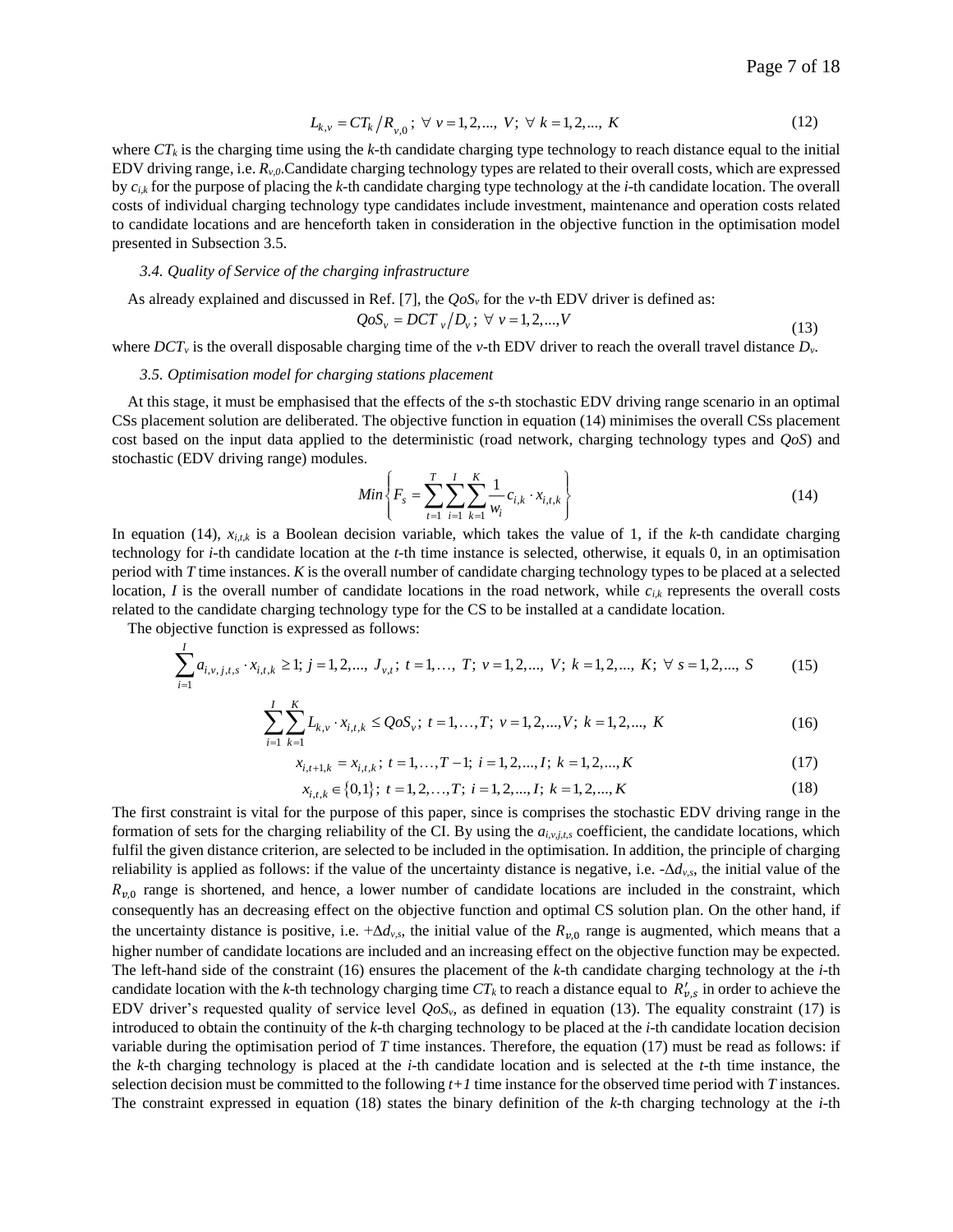<span id="page-7-0"></span>candidate location decision variable at the *t*-th time instance, i.e. the binary definition of *K* charging technologies, *I* candidate location points in an optimisation period of *T* time instances.

### **4. Numerical Results**

Numerical results capture the essence of the importance of the EDV driving range in the proposed location optimisation methodology for the CSs placement. This is the initial first block called the "Input Data Preparation" of the principle scheme shown in [Figure 2](#page-14-1) of Section [3.](#page-4-0) [Table 1](#page-16-0) presents the initial data for the deterministic and stochastic modules. The deterministic module includes the road network, charging technology types, EDV driving trajectories, *QoS* and overall costs. The EDV driving trajectories are illustrated in [Figure 3.](#page-15-0) The stochastic module includes the initial value of the EDV driving range, the values of the mean  $(\mu)$  and standard deviations  $(\sigma)$  and the number of stochastic scenarios (*S*). It is assumed that all EDV drivers have an equal EDV driving range.

It must be emphasised that the entities of the deterministic module (EDV trajectories, requested *QoS* and overall costs) are considered in combination with individual stochastic EDV driving range scenarios for the optimisation procedure execution.

In addition, it must also be noted that the starting point for the EDV driver may be anywhere within the discretised road network grid. EDV drivers coming from beyond the modelled grid are also eligible to be included, nevertheless, an input point on the grid and the state-of-charge at that point must be identified in order to determine candidate locations to be included in the location optimisation procedure in accordance with the process explained in Subsection [3.1.](#page-4-1)

On the basis of Equations (2) - (4), stochastic scenarios ( $S = 10000$ ) are created to establish the uncertainty distance and, consequently, the EDV driving range. Creating stochastic scenarios of the EDV driving range also includes the uncertainty related to the randomness of the battery SoC which is important when going on longer trips. Certainly, the battery SoC is also a function of the battery capacity. The uncertainty related to the initial driving range of EDVs is valuable for CI planners, since it cannot be assumed that in reality all EDV users will have a fully charged vehicle at the start of each run. Henceforth, the number of scenarios was reduced to a set of 10 most probable scenarios by using the K-MEANS reduction procedure (Subsection [2.1\)](#page-4-2). The number of scenarios for the reduced set was pre-defined, since the optimisation procedure is executed on a methodological test network and a set of 3 EDVs. It must be noted that as the number of scenarios increases, the probability of scenario occurrence will drop and vice-versa. Hence, the different stochastic range scenarios can have different effects on the decision making of the CI planners. The block called "Scenario Generation" in the principle scheme shown in [Figure 2](#page-14-1) covers both the reduced set of range scenarios and its probability of occurrence. The stochastic scenarios are presented in [Table 2.](#page-16-1) Column 2 of [Table 2](#page-16-1) presents the scenario occurrence probability, while the value of the stochastic EDV range, which is applied to form the charging reliability criterion for the CSs placement, is shown in Colum 3.

The highest value of the uncertainty distance is 23.12 km (positive) and lowest is -23.15 km (negative). The average negative uncertainty distance equals to -11.02 km, while the positive distance equals to 11.77 km. These values indicate that on average, the randomness of the state-of-charge at the beginning of the trip or the driving behaviour while the EDV is on-route, shorten or extend the initial range of 200 km by nearly 11-12 km. It can be ascertained that the stochastic modelling of the uncertainty distance in the formation of the charging reliability criterion becomes a necessity in order to better include the realistic occurrences, which would meet both the EDV users' and CI planners' needs. Scenario no. 2 holds the maximum occurrence probability, while Scenario no. 3 has the lowest probability. Namely, this probability for the uncertainty distance can, in reality, relate to the possibility of having an EDV user frequently unplugging the vehicle at certain charged level before the battery is fully charged and continuing along with their drive. Another example would be when an EDV user charges the battery fully each time, but various factors, such as the driver's sudden acceleration, speed, breaking, air-conditioning and other external factors, i.e. road steepness, road resistance, wind, etc., drain the battery while travelling.

The following step refers to the execution of the optimisation model presented in equations (14) - (18) for the 10 stochastic scenarios in combination with entities of the deterministic module. For the formation of the charging reliability criterion, the value of the stochastic EDV driving range is considered equal for all EDVs in each particular scenario. The execution of the optimisation model corresponds to the block entitled "Optimisation model for CS placement", which can be seen in the principle scheme shown in [Figure 2.](#page-14-1) Thus, 10 different optimal solutions for the CS placement were reflected, along with the occurrence probability for the stochastic range scenario. The results of the objective function value for the *s*-th scenario  $(F_s)$ , the no. of CSs and the unary percentage increase/decrease from *Fref* and *dF<sup>s</sup>* are shown in [Table 3.](#page-17-0)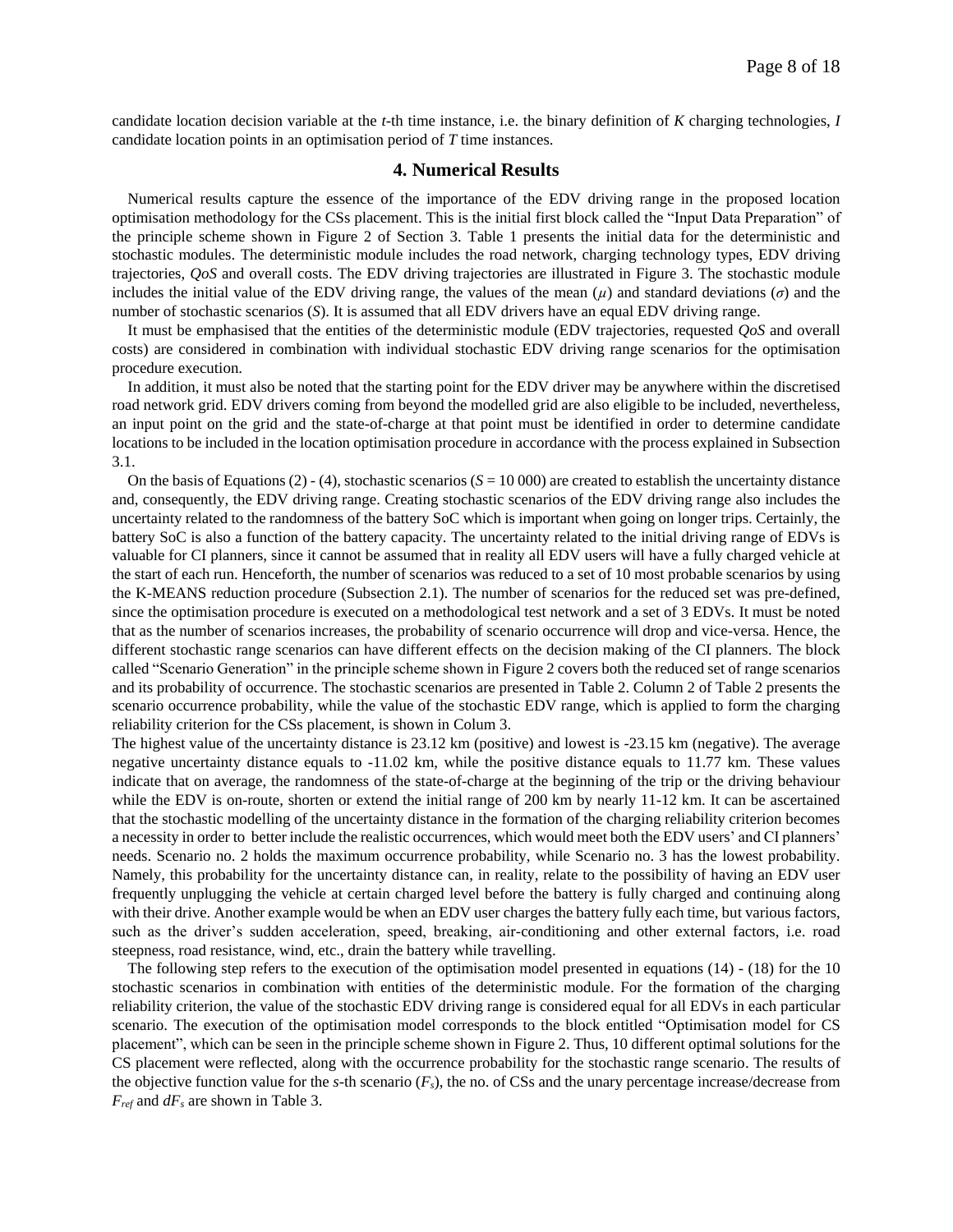The dependency of the optimisation objective function value  $F<sub>s</sub>$  for different values of the stochastic EDV driving range is shown in [Figure 4.](#page-15-1) From this figure, CI planners can easily determine which stochastic range scenario will bring about higher benefits along with the occurrence probability of that scenario.

At this point, it can be concluded that for scenarios 1, 2, 4, 7 and 8, the *F<sup>s</sup>* value is higher than *Fref*, which is the consequence of the lower value of the individual stochastic scenario for the EDV driving range ( $<$  200 km), as may be observed in [Figure 4](#page-15-1) and [Table 3,](#page-17-0) Column 4. In this case, a higher number of CSs is selected in the final optimal solution, as seen in [Table 3,](#page-17-0) Column 3, which will definitely have an effect on increasing the EDV users' convenience. This fact is unfavourable for CI planners, since they would need to place a higher number of CSs. For scenarios 3, 5, 6, 9 and 10, the  $F_s$  value is lower than  $F_{ref}$ , which is the consequence of higher stochastic EDV ranges ( $> 200$  km). This happens in case of range scenarios for which the number of CSs is lower than the reference case, which indicates that the EDV users' convenience will be disrupted because a lower number of CSs will be placed; however, CI planners would obtain higher benefits. This can also affect the mass adoption of EDVs.

It can be concluded that a negative value of the uncertainty distance component will contribute to higher CI placement costs, since an increased number of candidate locations in comparison with the reference case, where no uncertainty component is considered, is included in the optimisation procedure, thus increasing the CI placement costs. In the event of a positive  $dF_s$  (unary percentage increase from  $F_{ref}$ ), it can be concluded that it represents an additional cost for the CI planners, however, all possible stochastic occurrences having a profound effect on battery discharge are comprised in these scenarios IDs. In the event of a positive uncertainty distance component, the overall CI placement costs are reduced in comparison to the reference case. Hence, the positive value of the uncertainty distance components generates positive gains for the CI planners, i.e. reduced CI placement costs and higher savings, which may be used for additional investments for improving the battery charging technology, increasing the battery stamina, capacity, etc. As a consequence, the possibility to invest generated savings increases the initial EDV driving range.

This paper shows that CI planners can assess the impact of the stochastic EDV driving range on the overall optimal CSs placement costs. The stochastic driving range, as shown in [Table 3,](#page-17-0) makes an effective change in the formation of the charging reliability criterion which is significant to exceed the major EDVs drawback, such as their limited mobility. Moreover, the related probabilities of occurrence for the uncertainty distance of the initial driving range, as shown i[n Table 2,](#page-16-1) can be associated with the CI placement costs and can thus be used by the CI planners as a foundation for future CI expansion plans. So far, no paper has been published that would address the effect of the uncertainty distance for the initial EDV driving range and its probability of occurrence on the optimal CSs placement solution. Although the presented method is only tested on a methodological road network, a lower number of EDVs and trajectories, and fewer charging technologies, this model is general and can be applied to real cases. The findings can also be used in the area of research, as researchers may extract useful information from this paper.

### **5. Conclusions**

<span id="page-8-0"></span>The model presented in this paper is an improved version on an earlier optimal charging stations placement model. An additional uncertainty distance component concerning the initial driving range is introduced to bring the model closer to real-life occurrences, such as an incompletely charged battery at the beginning of a longer trip, the drivers' driving behaviour (sudden acceleration, over-speeding, breaking, etc.) or other external factors (road steepness and grade resistance, wind, temperature, etc.). Thus, the paper presents an improved definition of the charging reliability criterion formation, which is involved in the optimisation placement model. Namely, the uncertainty distance has an effect on the number of candidate locations for placing a charging station to be comprised in the charging reliability criterion. Previously, the charging reliability was introduced to exceed the electric vehicles' mobility limitation and selecting at least one candidate location within the initial driving range, which, in this paper, is only upgraded to expand the accuracy of station placements valuable for both electric vehicle users and the charging infrastructure planners. A more accurate placing of charging stations increases the drivers' convenience and can lower the overall placement costs. The impact of the stochastic driving range and the effectiveness of the proposed location optimisation procedure is demonstrated on a test road network together with electric vehicle trajectories representing the drivers' behaviour. After executing the optimisation algorithm, the results show that the involvement of the uncertainty distance component accounting for the driving range and the charging infrastructure charging reliability formation criterion have a significant effect on the optimal charging stations location selection and overall charging infrastructure placement costs. The presented model also provides an option of scenario analysis, an opportunity to derive the optimal station placement solution for different scenarios and conduct a more detailed comparison. This paper represents the basis for future work that will consider the employment of new probabilistic approaches in the modelling of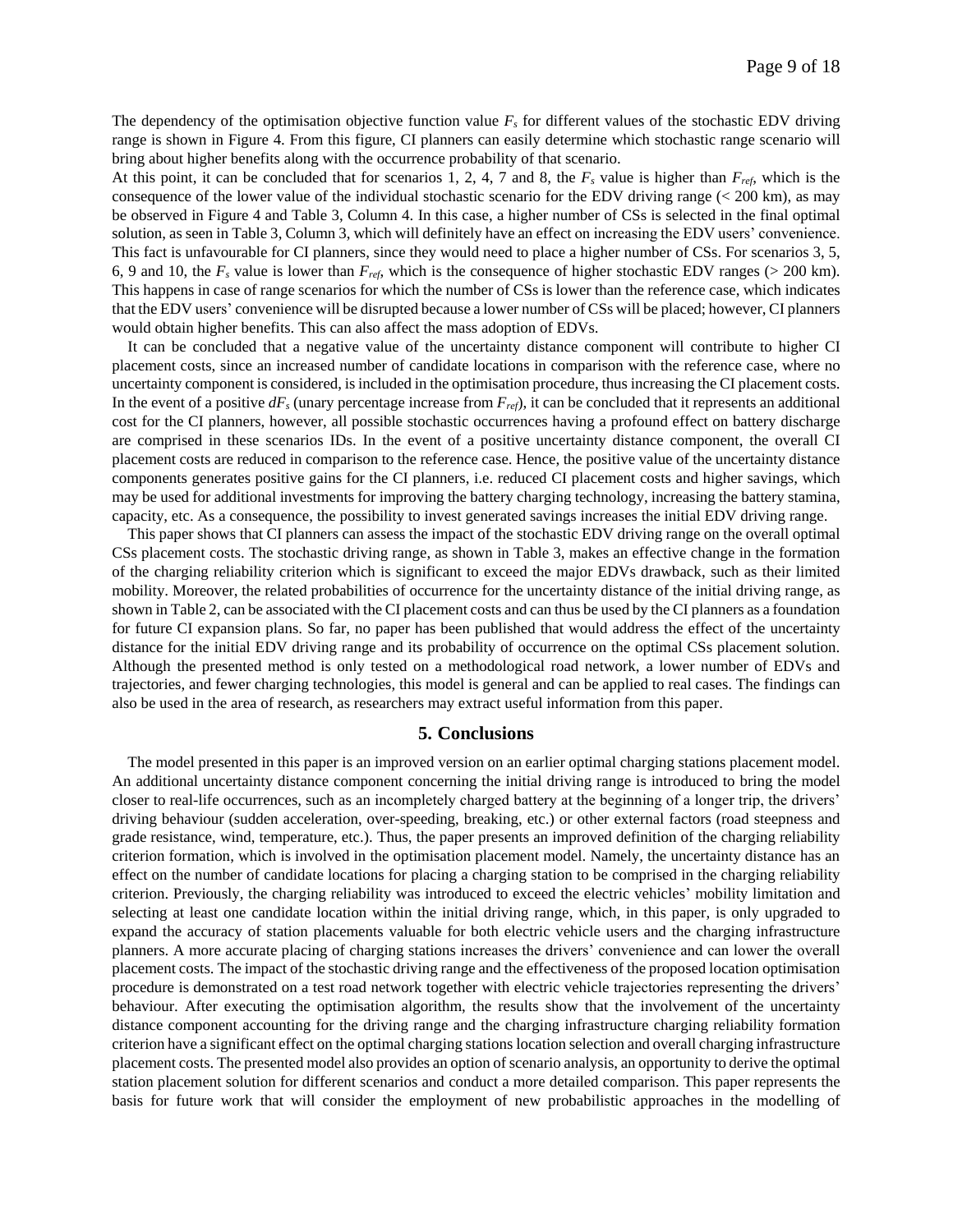uncertainty distance for the electric vehicle driving range with a view to better comprise the stochastic occurrences in real-time to enhance electromobility by surpassing the electric vehicle range limitation and better meeting the electric vehicle charging needs.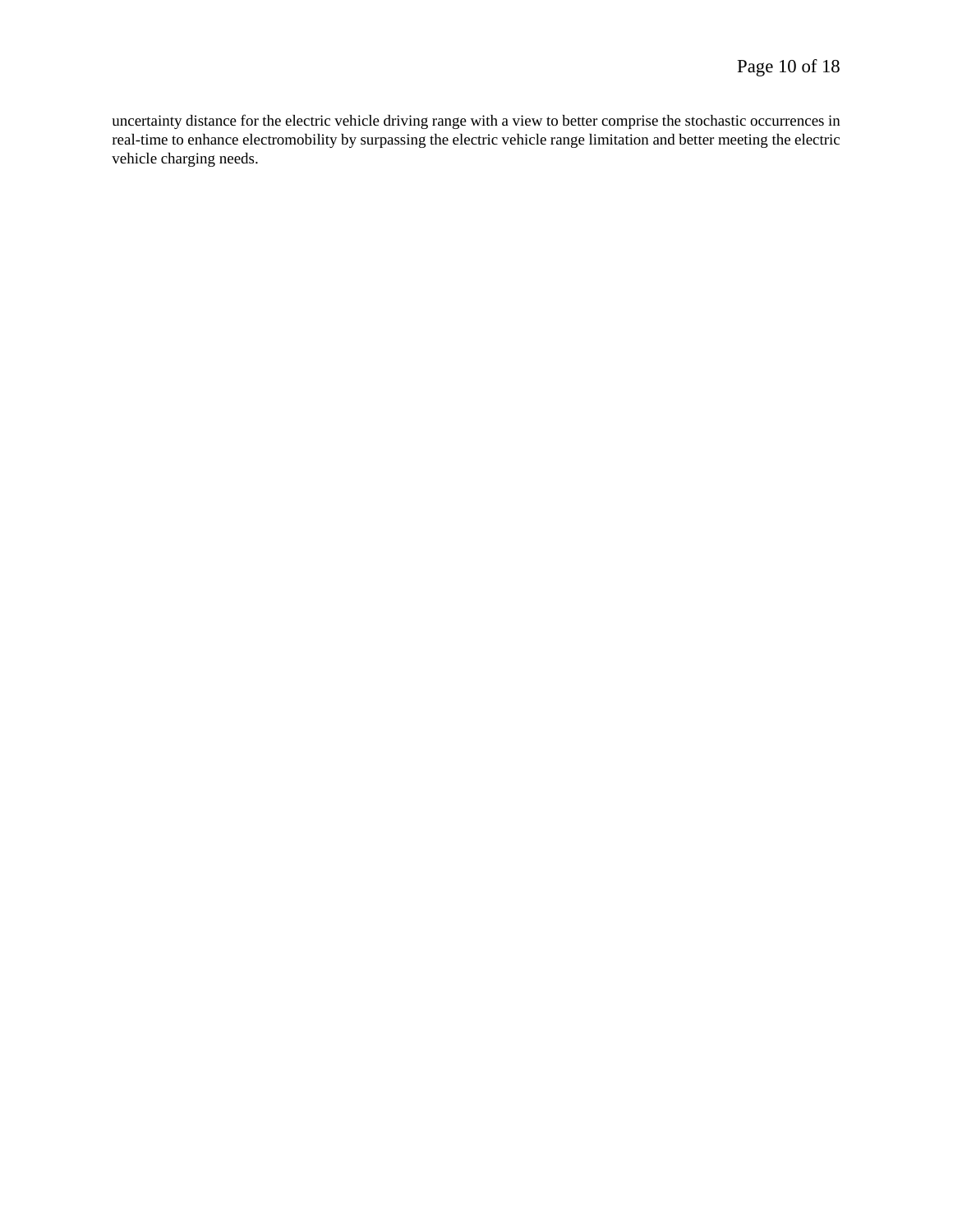### **6. References**

- <span id="page-10-0"></span>[1] SAE Hybrid e EV Committee. (2008). Hybrid Electric Vehicle (HEV) & Electric Vehicle (EV) Terminology.
- <span id="page-10-1"></span>[2] Ehsani, M., Gao, Y., & Emadi, A. (2009). *Modern electric, hybrid electric, and fuel cell vehicles: fundamentals, theory, and design*. CRC press.
- <span id="page-10-2"></span>[3] German, J. M. (2003). *Hybrid powered vehicles* (Vol. 119). SAE Technical Paper.
- <span id="page-10-3"></span>[4] Gearhart, C., & Breitenbach, A. (2014). Connectivity and convergence: Transportation for the 21st century. *IEEE Electrification Magazine*, *2*(2), 6-13.
- <span id="page-10-4"></span>[5] Nie, Y. M., & Ghamami, M. (2013). A corridor-centric approach to planning electric vehicle charging infrastructure. *Transportation Research Part B: Methodological*, *57*, 172-190.
- <span id="page-10-5"></span>[6] Xiang, Y., Liu, J., Li, R., Li, F., Gu, C., & Tang, S. (2016). Economic planning of electric vehicle charging stations considering traffic constraints and load profile templates. *Applied Energy*, *178*, 647-659.
- <span id="page-10-6"></span>[7] Davidov, S., & Pantoš, M. (2016). Planning of electric vehicle infrastructure based on charging reliability and quality of service. *Energy*.
- <span id="page-10-7"></span>[8] Guo, Z., Deride, J., & Fan, Y. (2016). Infrastructure planning for fast charging stations in a competitive market. *Transportation Research Part C: Emerging Technologies*, *68*, 215-227.
- <span id="page-10-8"></span>[9] Rahman, I., Vasant, P. M., Singh, B. S. M., Abdullah-Al-Wadud, M., & Adnan, N. (2016). Review of recent trends in optimization techniques for plug-in hybrid, and electric vehicle charging infrastructures. *Renewable and Sustainable Energy Reviews*, *58*, 1039-1047.
- <span id="page-10-9"></span>[10] Cavadas, J., de Almeida Correia, G. H., & Gouveia, J. (2015). A MIP model for locating slow-charging stations for electric vehicles in urban areas accounting for driver tours. *Transportation Research Part E: Logistics and Transportation Review*, *75*, 188-201.
- <span id="page-10-10"></span>[11] Zhu, Z. H., Gao, Z. Y., Zheng, J. F., & Du, H. M. (2016). Charging station location problem of plug-in electric vehicles. *Journal of Transport Geography*, *52*, 11-22.
- <span id="page-10-11"></span>[12] Zhang, X. (2015). *The Design of Electric Vehicle Charging Network* (Doctoral dissertation).
- <span id="page-10-12"></span>[13] Zenginis, I., Vardakas, J. S., Zorba, N., & Verikoukis, C. V. (2016). Analysis and quality of service evaluation of a fast charging station for electric vehicles. *Energy*, *112*, 669-678.
- <span id="page-10-13"></span>[14] Hajimiragha, A., Canizares, C. A., Fowler, M. W., & Elkamel, A. (2010). Optimal transition to plug-in hybrid electric vehicles in Ontario, Canada, considering the electricity-grid limitations. *IEEE Transactions on Industrial Electronics*, *57*(2), 690-701.
- <span id="page-10-14"></span>[15] Alhazmi, Y. A., Mostafa, H. A., & Salama, M. M. (2017). Optimal allocation for electric vehicle charging stations using Trip Success Ratio. *International Journal of Electrical Power & Energy Systems*, *91*, 101-116.
- <span id="page-10-15"></span>[16] Lam, A. Y., Leung, Y. W., & Chu, X. (2014). Electric vehicle charging station placement: Formulation, complexity, and solutions. *IEEE Transactions on Smart Grid*, *5*(6), 2846-2856.
- <span id="page-10-17"></span>[17] Zhang, Y., Wang, W., Kobayashi, Y., & Shirai, K. (2012, March). Remaining driving range estimation of electric vehicle. In *Electric Vehicle Conference (IEVC), 2012 IEEE International* (pp. 1-7). IEEE.
- <span id="page-10-18"></span>[18] Oliva, J. A., Weihrauch, C., & Bertram, T. (2013, September). A model-based approach for predicting the remaining driving range in electric vehicles. In *Annual conference of the prognostics and health management society* (pp. 438-448).
- <span id="page-10-16"></span>[19] Pantoš Miloš, Stochastic optimal charging of electric-drive vehicles with renewable energy, *Energy*, Volume 36, Issue 11, November 2011, Pages 6567-6576.
- <span id="page-10-19"></span>[20] Likas, A., Vlassis, N., & Verbeek, J. J. (2003). The global k-means clustering algorithm. *Pattern recognition*, *36*(2), 451-461.
- <span id="page-10-20"></span>[21] Burkardt, J. (2009). K-means clustering. *Virginia Tech, Advanced Research Computing, Interdisciplinary Center for Applied Mathematics*.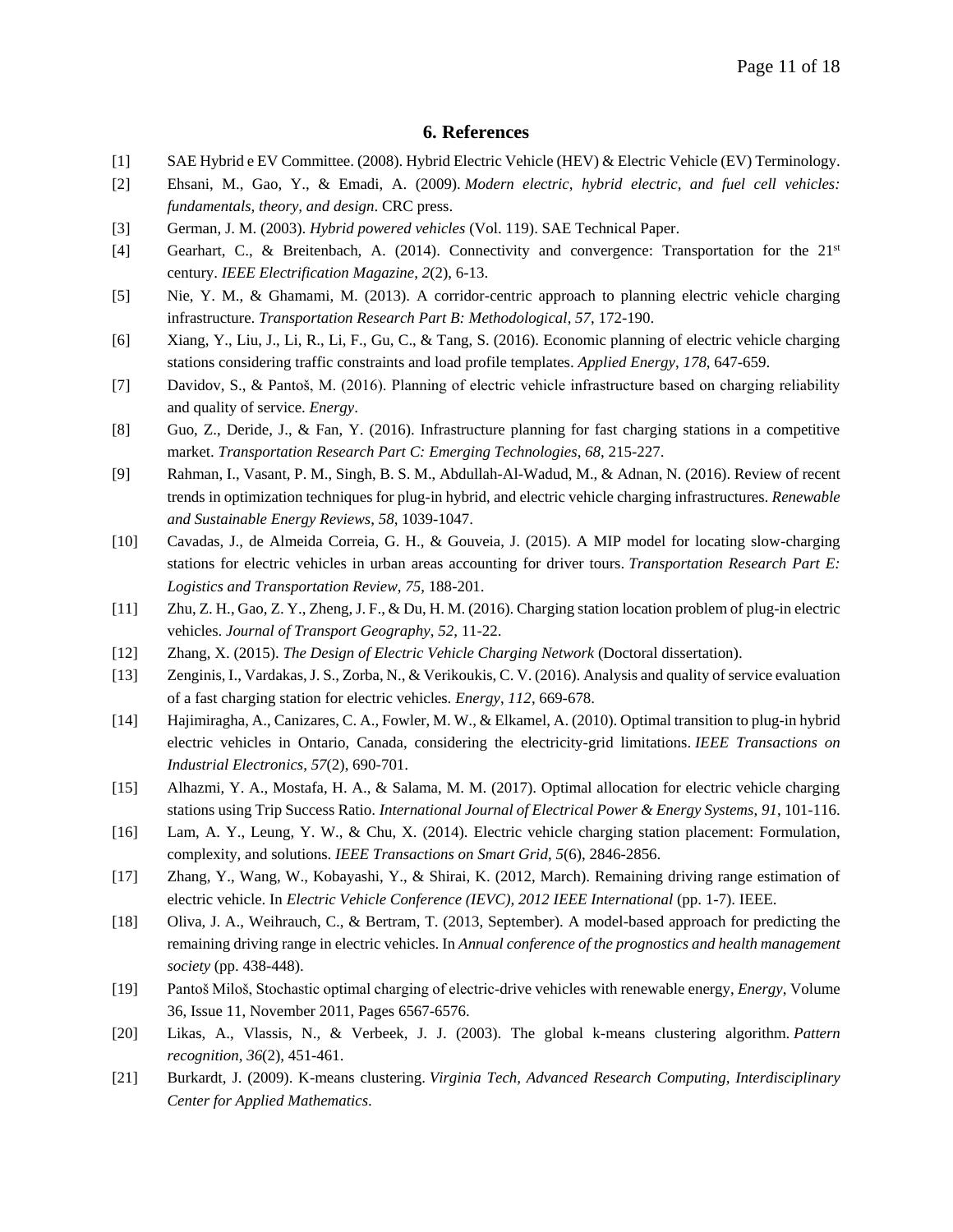<span id="page-11-0"></span>[22] Bradley, P. S., & Fayyad, U. M. (1998, July). Refining Initial Points for K-Means Clustering. In *ICML* (Vol. 98, pp. 91-99).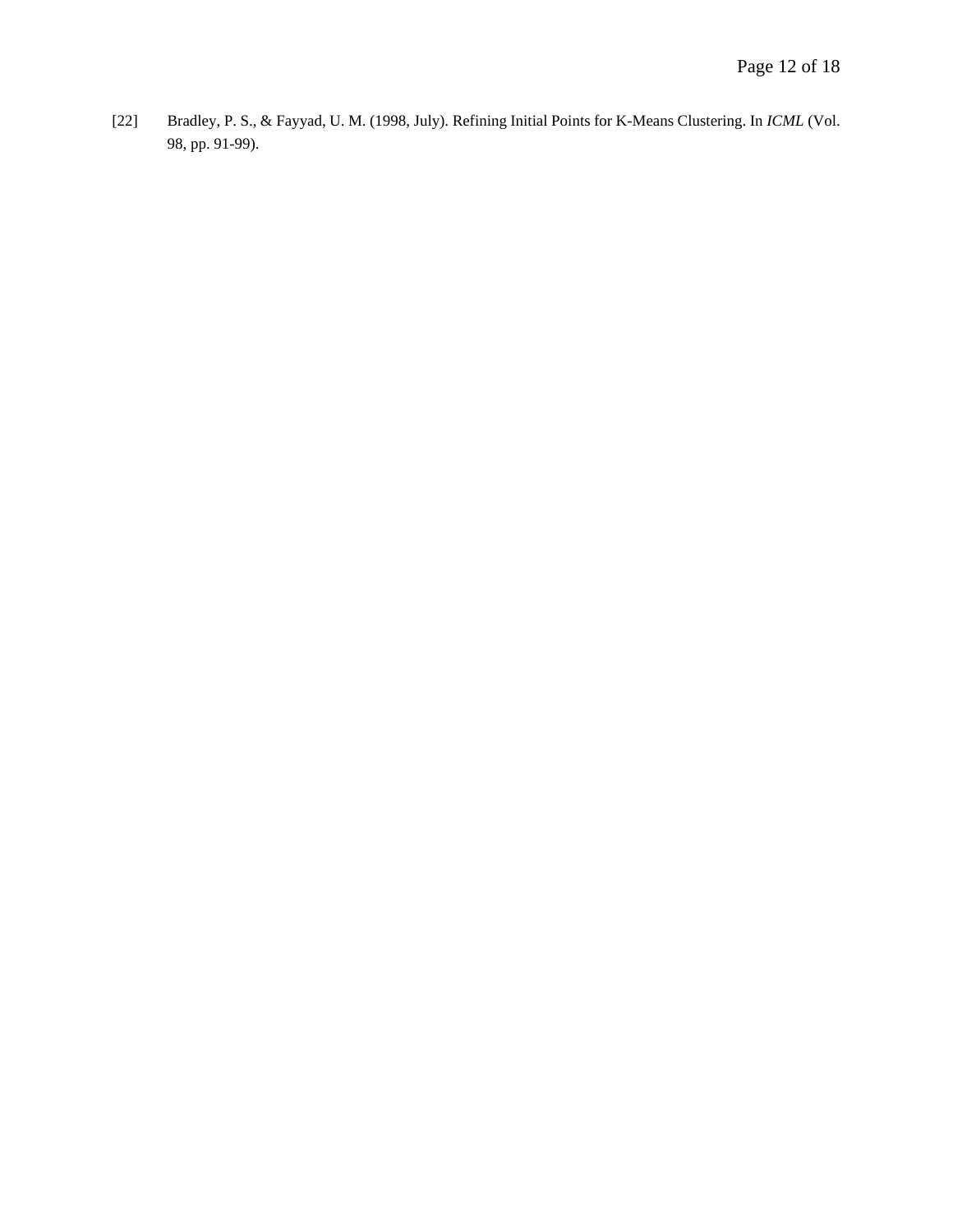# **NOMENCLATURE**

## Indices:

- *i* Subscript index of candidate locations for charging station placement
- *t* Subscript index for time instance
- *v* Subscript index for electric vehicle driver
- *s* Subscript index for scenario
- *j* Subscript index for trajectory demand discrete point
- *dx* Subscript index for noting the *x* axis
- *dy* Subscript index for noting the *y* axis
- *k* Subscript index for candidate charging technology

Variables and functions:

*RN*(·) Normal probability density function

*F*<sub>(·)</sub> Optimisation objective function (cost minimisation)

*F*<sub>ref</sub> Optimisation objective function for the initial driving range of electric vehicles

 $dF_{\text{C}}$  Unary percentage increase/decrease from  $F_{\text{ref}}$ 

 $x_{(\cdot),(\cdot),(\cdot)}$  Binary decision variable associated with the placement of candidate charging technology to be placed at a candidate location at a specific time instance

# Sets:

*M* Finite set of candidate locations for charging station placement

 $N_{(.)}(.)$  Finite set of trajectory points

 $S_{(\cdot),(\cdot),(\cdot),(\cdot)}$ Finite set of the charging reliability criterion formation

Parameters, Constants and Coefficients:

- *I* Number of road network points
- $m<sub>(.)</sub>$  Candidate location for charging station placements
- $n_{(\cdot),(\cdot),(\cdot)}$  Trajectory demand point
- *T* Overall number of time instances
- $J_{(\cdot),(\cdot)}$  Total number of trajectory points of an EV driver in specific time instance
- *ξ* Euclidean distance
- $R_{(.),0}$  Initial driving range of an electric vehicle
- *R'*(·),(·) Stochastic driving range of an electric vehicle
- *η* Energy conversion efficiency
- *SoC*(·) Battery state-of-charge level
- *Δd*(·),(·) Uncertainty distance component
- $\mu_{\odot}$  Mean deviation

*σ*(·) Standard deviation

 $a_{(\cdot),(\cdot),(\cdot),(\cdot)}$  Coefficient to relax the formation of sets related to the charging reliability criterion

 $W_{(\cdot),(\cdot)}$  Coefficient related to the traffic load

- $w_{(.)}$  Traffic load weight of a candidate location
- *K* Number of candidate charging technologies to be placed at candidate locations
- $L_{(\cdot),(\cdot)}$  Ratio considering the charging duration time of a candidate charging technology to reach a distance equal to the driving range of an electric vehicle with a fully charged battery
- *CT*(·) Charging duration time using a candidate charging technology
- $c<sub>(·),(·)</sub>$  Investment cost for placing a candidate charging technology at a candidate location
- *QoS*(·) Quality of service for an electric vehicle driver
- *DCV*(·) Overall disposable charging duration time of an electric vehicle driver to reach the overall travel distance
- $D_{(.)}$  Overall travel distance of an electric vehicle driver
- *V* Number of electric vehicle drivers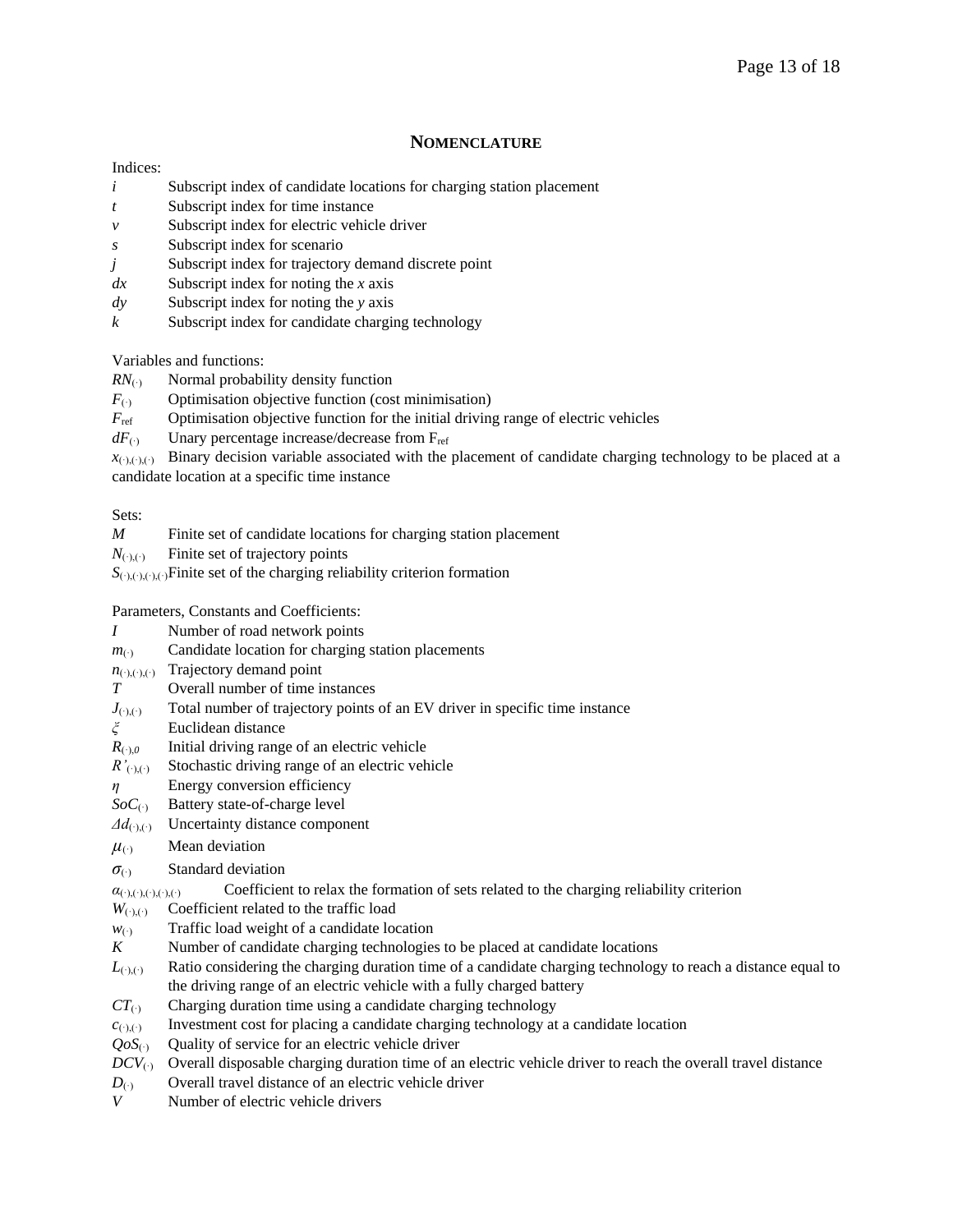- *S* Number of scenarios
- *p*<sub>(·)</sub> Scenario probability

## Abbreviations:

- EDV Electric-drive vehicle
- CI Charging infrastructure
- CS Charging stations
- TSR Trip success ratio

# **FIGURE CAPTIONS**

- [Figure 1: Charging reliability principle and uncertainty distance with regards to the EDV driving range](#page-14-0)
- [Figure 2: Principle scheme](#page-14-1)
- [Figure 3: EDV driving trajectories in the discretised road network](#page-15-0)
- Figure 4:  $F_s$  [dependency of the stochastic](#page-15-1)  $R_{v,s}$

## **TABLE CAPTIONS**

[Table 1: Initial data for the deterministic and stochastic module](#page-16-0)

[Table 2: Stochastic scenarios for the uncertainty distance and EDV driving range](#page-16-1)

[Table 3: Objective function value, the no. of CSs for the reduced set of stochastic scenarios of the EDV driving range](#page-17-0)  [and the unary percentage increase/decrease from](#page-17-0) *Fref*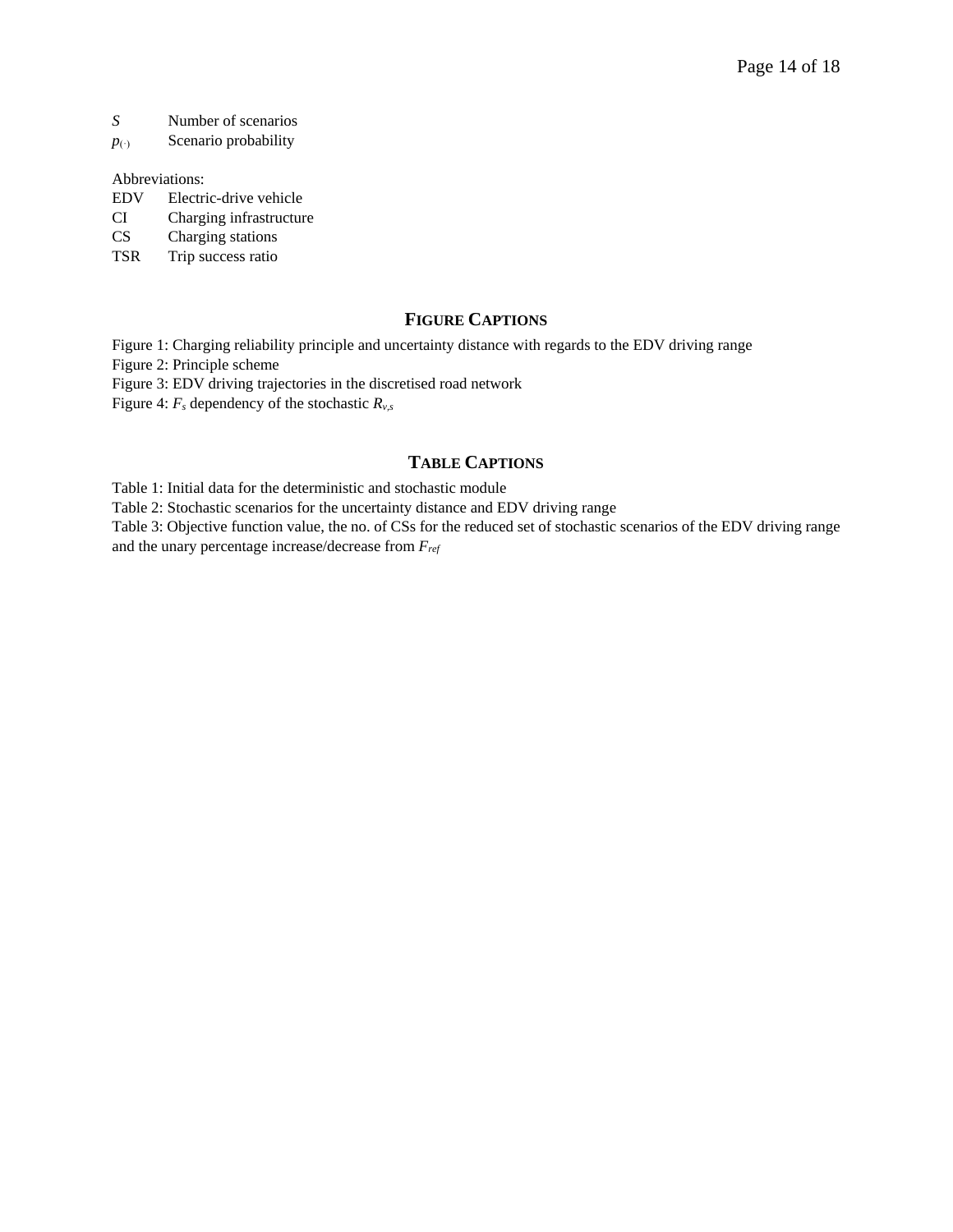

<span id="page-14-0"></span>Figure 1: Charging reliability principle and uncertainty distance with regards to the EDV driving range



<span id="page-14-1"></span>Figure 2: Principle scheme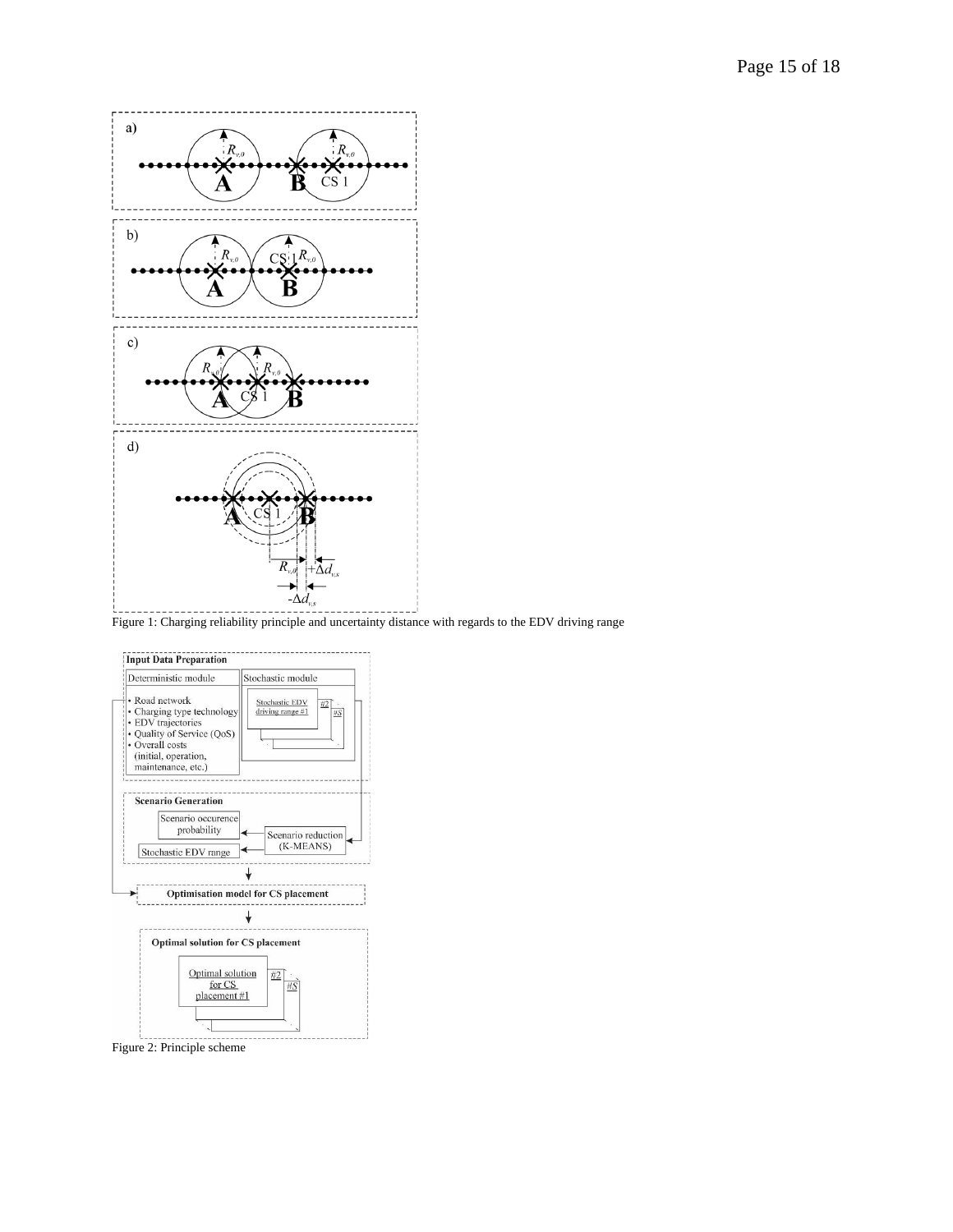

<span id="page-15-0"></span>Figure 3: EDV driving trajectories in the discretised road network



<span id="page-15-1"></span>Figure 4: *F<sup>s</sup>* dependency of the stochastic *Rv,s*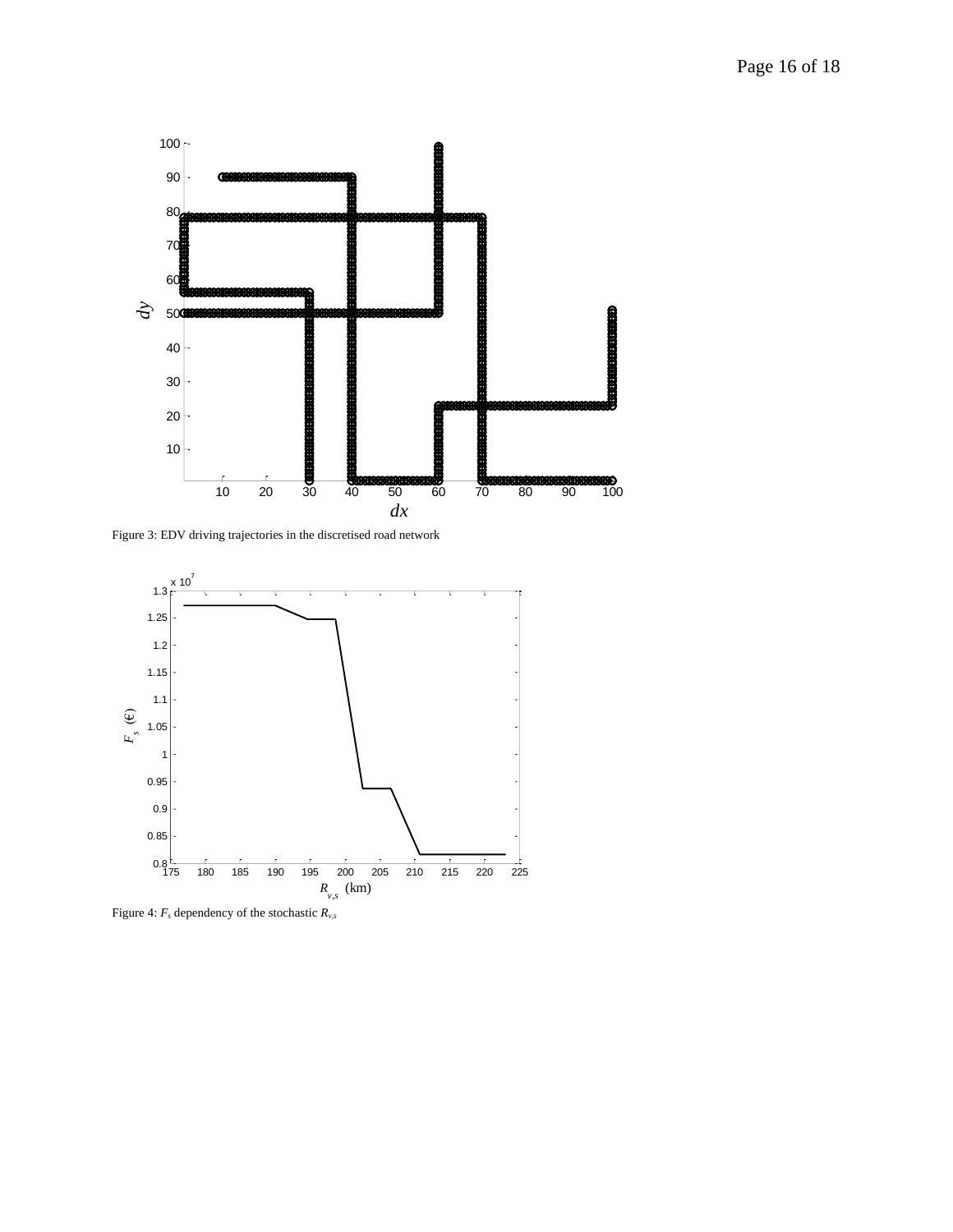<span id="page-16-0"></span>Table 1: Initial data for the deterministic and stochastic module

| le deterministic and stochastic module                                 |                |                                           |                |
|------------------------------------------------------------------------|----------------|-------------------------------------------|----------------|
| Deterministic module                                                   |                | Stochastic module                         |                |
| No. of discrete points in<br>the network $(I)$                         | 10 000         | Initial driving range $(R_{v,0})$<br>(km) | 200            |
| No. of charging<br>technologies(K)                                     | $\overline{c}$ | Mean value $(\mu)$                        | $\overline{0}$ |
| $L_{l,v}$ (min/1000 km)                                                | 1200           | Standard deviation $(\sigma)$             | 0.1            |
| $L_{2v}$ (min/1000 km)                                                 | 100            | Stochastic scenarios (S)                  | 10 000         |
| $c_{i,I}(\epsilon)$                                                    | 20 000         |                                           |                |
| $c_{i,2}(\epsilon)$                                                    | 100 000        |                                           |                |
| No. of EDV drivers (V)                                                 | $\mathcal{R}$  |                                           |                |
| Optimization period $(T)$                                              | 24             |                                           |                |
| EDV trajectory 1<br>(endpoints)                                        | $1010 - 5000$  |                                           |                |
| EDV trajectory 2<br>(endpoints)                                        | $5001 - 100$   |                                           |                |
| EDV trajectory 3<br><i>(endpoints)</i>                                 | 9930 - 10 000  |                                           |                |
| $QoSI$ (min/1000 km)                                                   | 1256           |                                           |                |
| $OoS2$ (min/1000 km)                                                   | 1840           |                                           |                |
| $QoS_3$ (min/1000 km)                                                  | 915            |                                           |                |
| Distance between two<br>consecutive points in the<br>road network (km) | 10             |                                           |                |

<span id="page-16-1"></span>Table 2: Stochastic scenarios for the uncertainty distance and EDV driving range

| Scenario ID | $p_s$<br>$(\%)$ | $R'_{v,s}$<br>(km) | $\Delta d_{vs}$<br>(km) |
|-------------|-----------------|--------------------|-------------------------|
| 1           | 2.58            | 176.85             | $-23.15$                |
| 2           | 15.48           | 198.71             | $-1.29$                 |
| 3           | 2.31            | 223.12             | 23.12                   |
| 4           | 11.68           | 189.99             | $-10.01$                |
| 5           | 10.3            | 210.72             | 10.72                   |
| 6           | 15.13           | 202.63             | 2.63                    |
| 7           | 15.39           | 194.63             | $-5.37$                 |
| 8           | 7.74            | 184.69             | $-15.31$                |
| 9           | 12.91           | 206.57             | 6.57                    |
| 10          | 6.48            | 215.84             | 15.84                   |